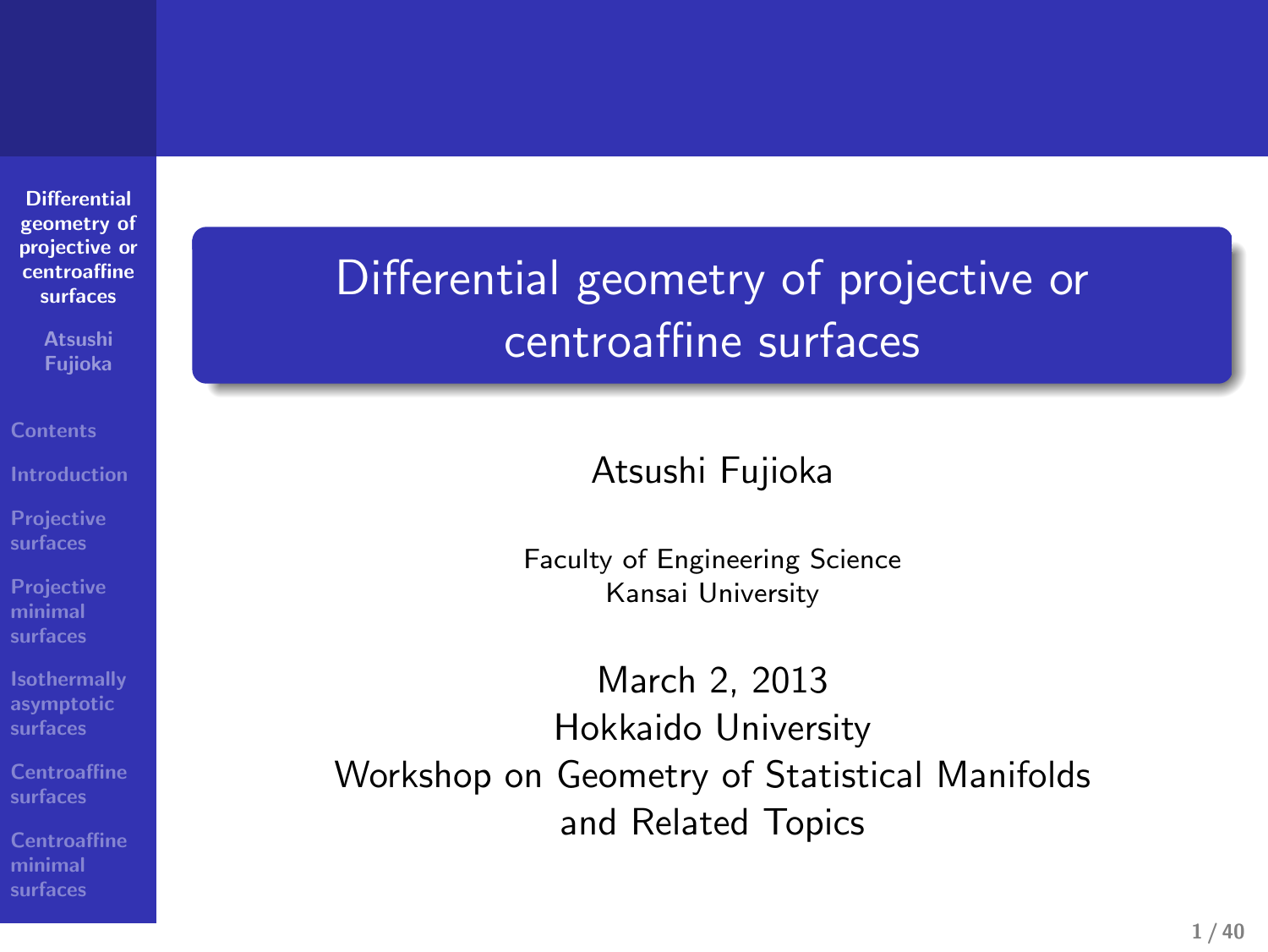### **Contents**



**Centroaffine minimal surfaces**

. .

- 
- **6** Centroaffine minimal surfaces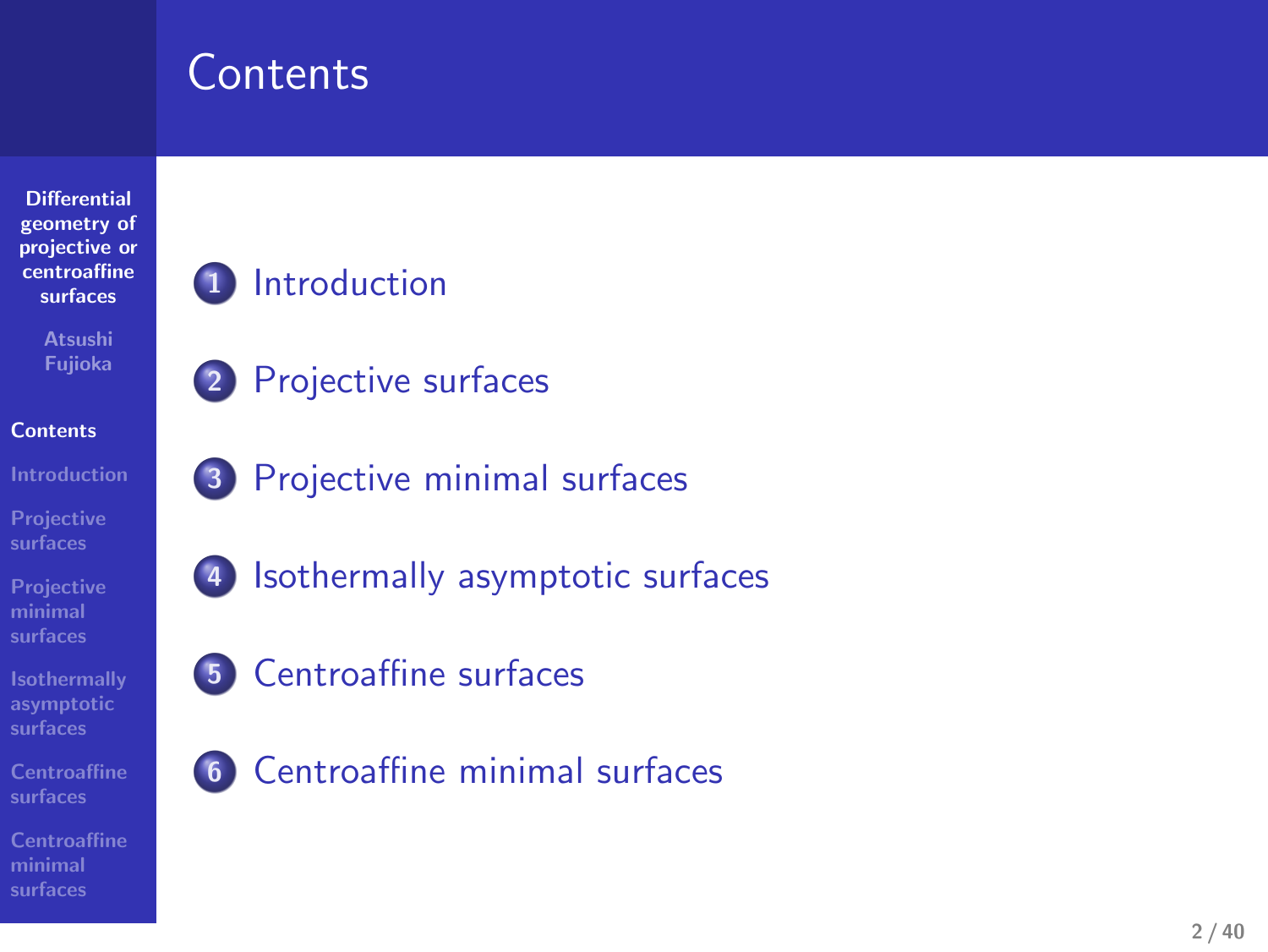### **Overview**

**Differential geometry of projective or centroaffine surfaces**

**Introduction Projective surfaces**

**Projective minimal surfaces**

**Isothermally asymptotic surfaces**

**Centroaffine surfaces**

**minimal surfaces**

P<sup>n</sup>: the *n*-dimensional real projective space Projective differential geometry: differential geometry of submanifolds in **P** *n*

Many classes of surfaces in projective differential geometry related to integrable systems:

- *◦* Projective minimal surfaces
- *◦* Isothermally asymptotic surfaces . . .

Centroaffine minimal surfaces: A class of surfaces in centroaffine differential geometry (1994 C. P. Wang) Integrable systems (2000 W. K. Schief) Can be considered as projective surfaces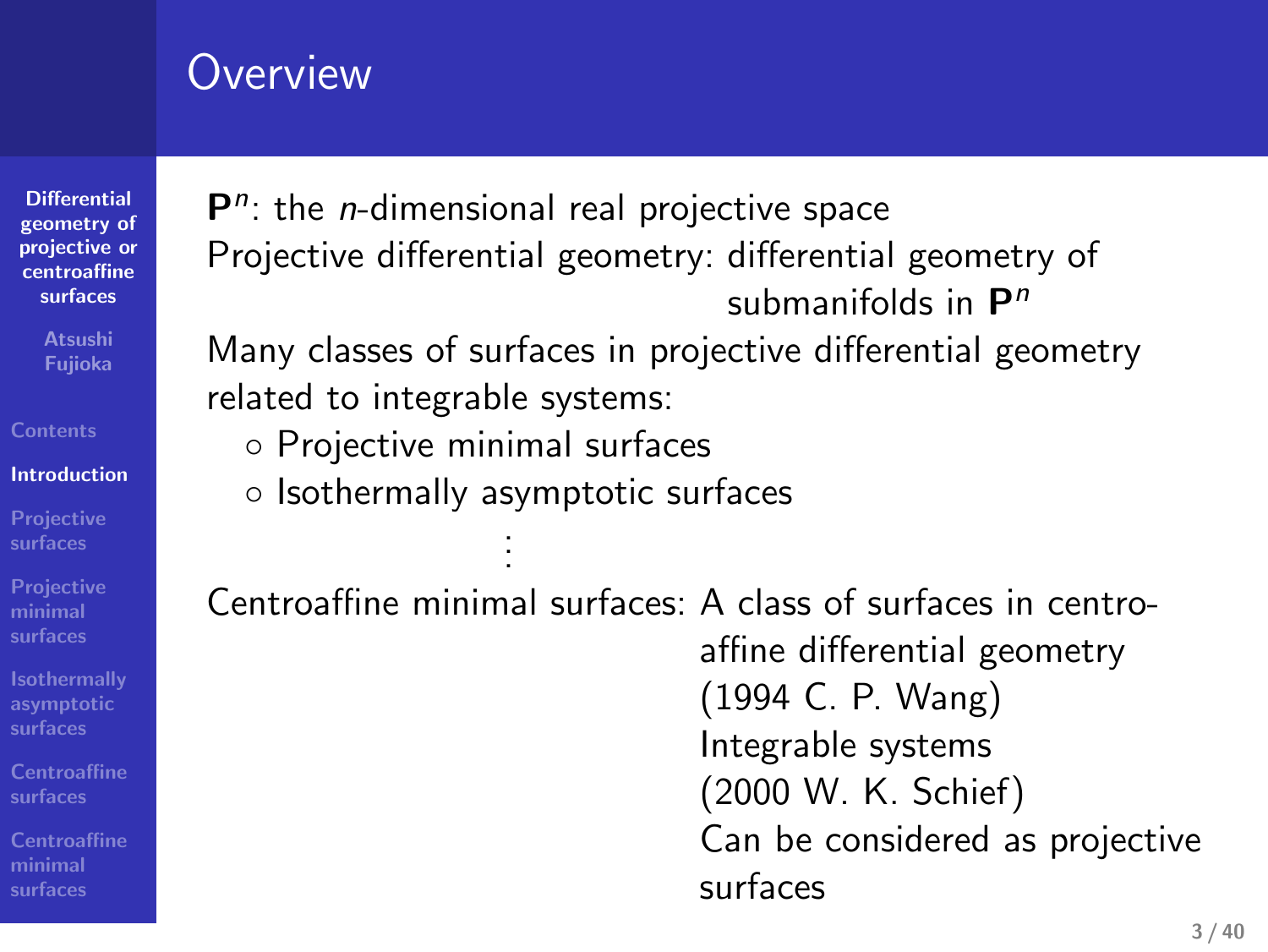### **References**

**Contents Introduction Projective surfaces**

**minimal surfaces**

**minimal surfaces**

**Isothermally asymptotic surfaces**

- *◦* E. V. Ferapontov, Integrable systems in projective differential geometry, Kyushu J. Math., 54 (2000), 183–215
- *◦* C. Rogers and W. K. Schief, B¨acklund and Darboux transformations. Geometry and modern applications in soliton theory. Cambridge Texts in Applied Mathematics, 2002
- *◦* T. Sasaki, Projective differential geometry and linear homogeneous differential equations, Rokko Lectures in Mathematics, 5, 1999
- *◦* T. Sasaki, Line congruence and transformation of projective surfaces, Kyushu J. Math., 60 (2006), 101–243 . . .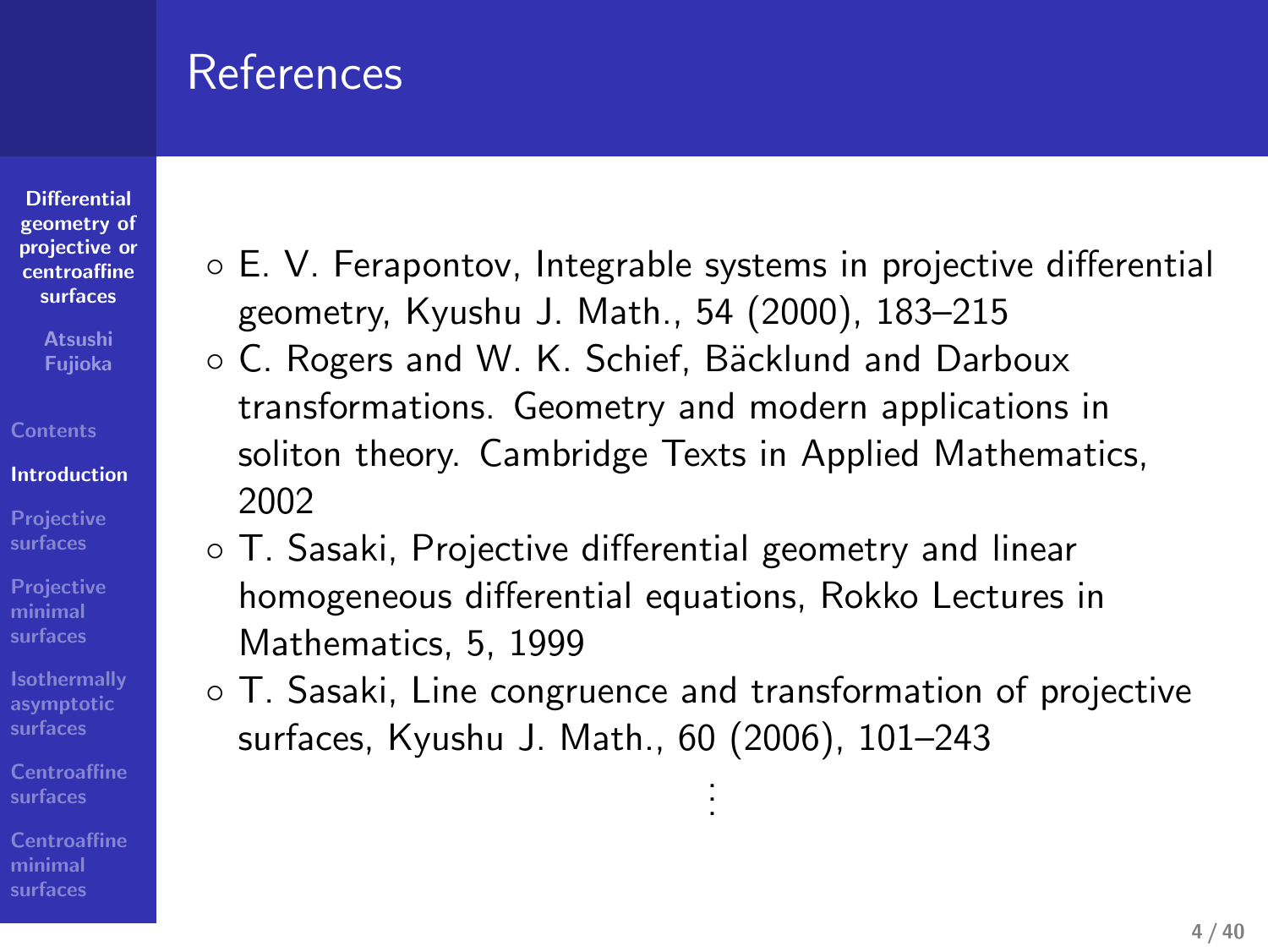### Projective surfaces and surfaces in the Euclidean space

 $z(x, y) = [z^1(x, y), z^2(x, y), z^3(x, y), z^4(x, y)]$ 

 $\frac{z^2}{z^1}, \frac{z^3}{z^1}$  $\frac{z^3}{z^1}, \frac{z^4}{z^1}$ *z* 1 ) *.*

 $\hat{z} := \left(\frac{z^2}{z}\right)$ 

*z* : *D* → **P**<sup>3</sup>: a projective surface

*z* corresponds to a surface in **R** 3 .

(*x, y*): local coordinates

If  $z^1 \neq 0$ ,

**Differential geometry of projective or centroaffine surfaces Fujioka**

**Projective surfaces Projective minimal surfaces**

**Isothermally asymptotic surfaces**

**Centroaffine surfaces**

**Centroaffine minimal surfaces**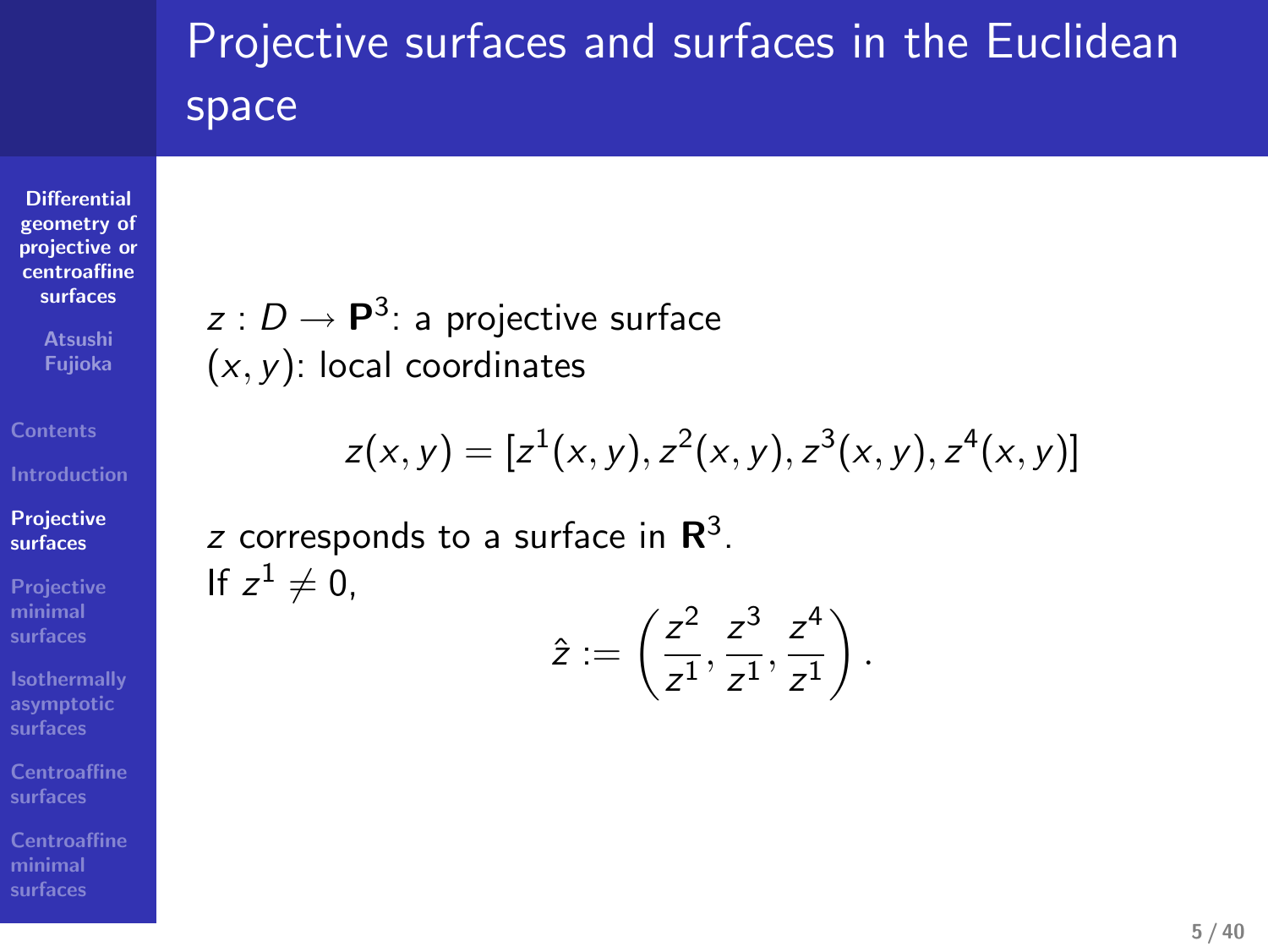### Symmetric 2-form

( *x , y*): local coordinates

*z* : *D →* **P**<sup>3</sup> : a projective surface

Define a symmetric 2-form *ϕ* by

**Differential geometry of projective or centroaffine surfaces**

**Atsushi Fujioka**

**Projective surfaces**

**Projective minimal surfaces**

**Isothermally asymptotic surfaces Centroaffine surfaces**

**Centroaffine minimal surfaces**

## $\varphi = \mathsf{Id}x^2 + 2\mathsf{d}x\mathsf{d}y + \mathsf{m}\mathsf{d}y^2$ symmetric 2-form<br>  $x : (U - P^2)$  are projective surface<br>  $x : (x, y)$ . Letal coordinates<br>
Showne  $\omega_{\xi^2}$ ,  $\omega_{\xi^2}$ ,  $\omega_{\xi^2}$  are the leady-state of on 0.<br>  $\int_{\xi \omega_{\xi}} = n\omega_{\xi^2} - n\omega_{\xi} + \psi_{\xi^2} = n\omega$ .<br>  $\int_{\xi \omega_{\xi}} = n\omega_{\$

. .  $\varphi$  is conformal to the second fundamental form of  $\hat{z}$ .

Assume  $z_{xy}, z_x, z_y, z$  are linearly independent on D.

 $\int z_{xx} = lz_{xy} + az_x + bz_y + pz_y$ *zyy* = *mzxy* + *cz<sup>x</sup>* + *dz<sup>y</sup>* + *qz*

(1)

*.* .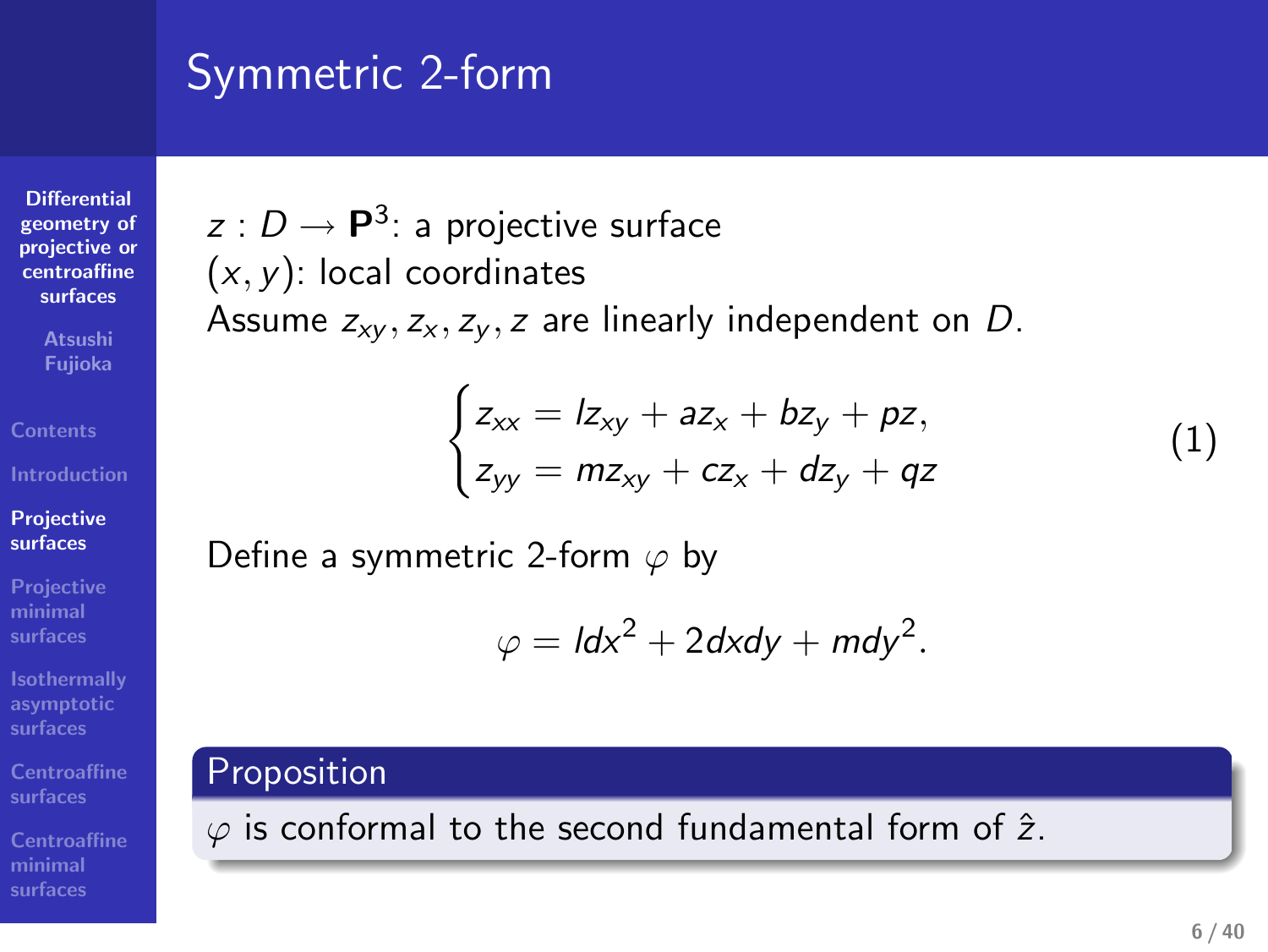### Proof of Proposition . tract of Proposition<br>Proof of Proposition<br>Proof . .

From the first equation of (1)

 $(\lambda_{xx}, \lambda_{xx}f + 2\lambda_x f_x + \lambda f_{xx})$ 

Consider the case

**Differential geometry of projective or centroaffine surfaces**

**Atsushi Fujioka**

**Projective surfaces Projective minimal surfaces**

**Centroaffine surfaces**

**minimal surfaces**

**Isothermally**

Hence

$$
2\lambda_x f_x + \lambda f_{xx} = I(\lambda_x f_y + \lambda_y f_x + \lambda f_{xy}) + a\lambda f_x + b\lambda f_y
$$

 $+ b(\lambda_y, \lambda_y f + \lambda f_y) + p(\lambda, \lambda f)$ 

 $z = [\lambda, \lambda f], \lambda : D \to \mathbf{R} \setminus \{0\}, f : D \to \mathbf{R}^3$ 

 $=$   $I(\lambda_{xy}, \lambda_{xy}f + \lambda_x f_y + \lambda_y f_x + \lambda f_{xy}) + a(\lambda_x, \lambda_x f + \lambda f_x)$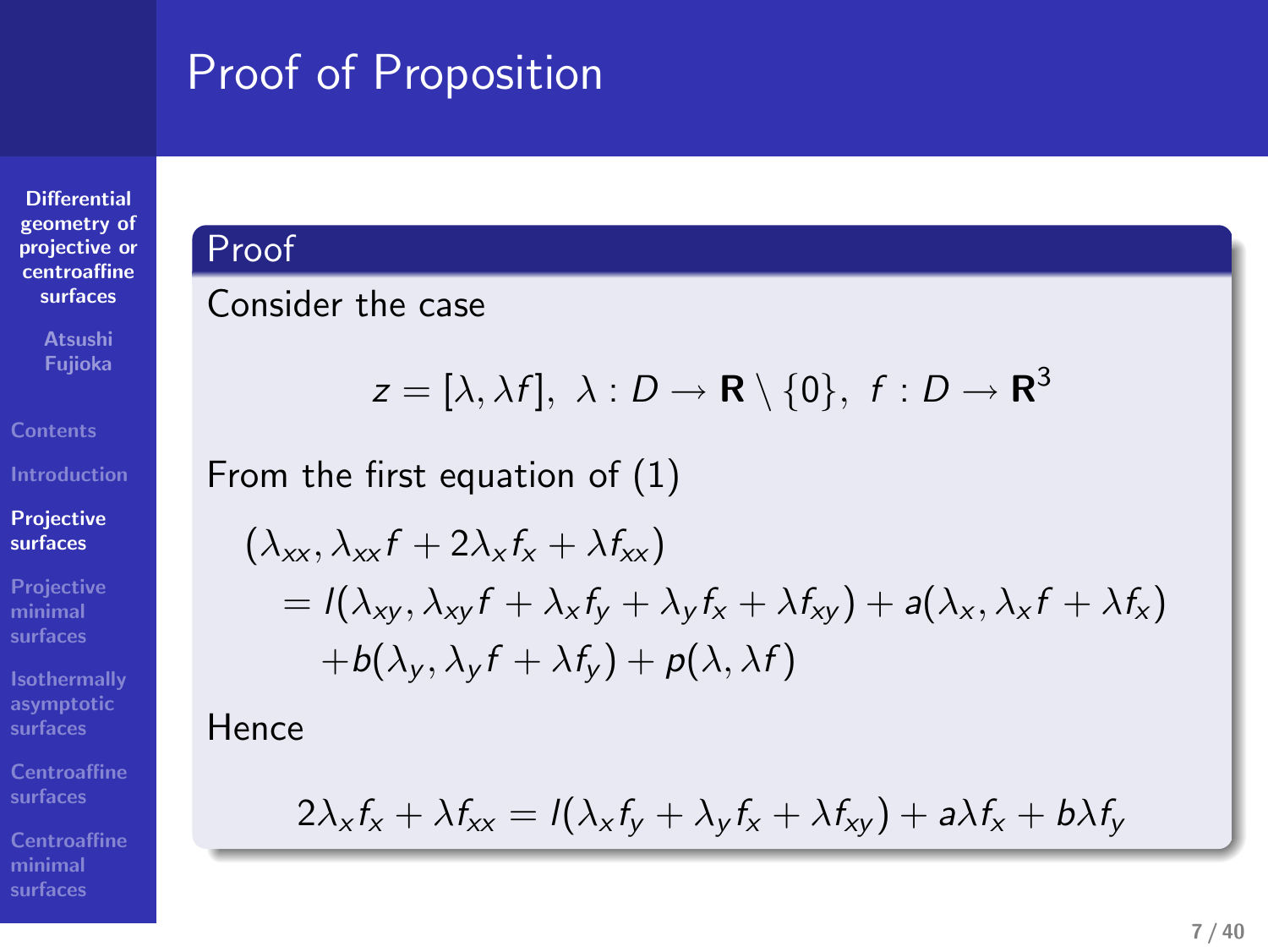### Proof of Proposition (continued) . Proof of Proposition (continued)<br>
Proof (continued)<br>Proof (continued) Proof of Proposition (continued)<br>Proof of Proposition (continued)<br>Since  $\lambda$  and

 $\det \left( \begin{array}{c} f_{xx} \\ f_{x} \\ f_{y} \end{array} \right)$ *fxfy*

 $\int dx^2 + 2 \det \begin{pmatrix} f_{xy} \\ f_x \end{pmatrix}$ 

 $\left( \begin{array}{c} f_{xy} \\ f_x \end{array} \right) = I \det \left( \begin{array}{c} f_{xy} \\ f_x \end{array} \right)$ 

Similar computation can be done from the second equation of

On the other hand, multiplying the second fundamental form of

*fxfy* *fxfy*

 $\int dx dy + \det \left( \begin{array}{c} f_{yy} \\ f_x \end{array} \right)$ 

*fxfy*  *dy* 2 *.*

 $\bigg)$ 

### **Differential geometry of projective or centroaffine**

**surfaces Fujioka**

**Introduction Projective surfaces**

**Projective**

**minimal Isothermally asymptotic**

**Centroaffine**

**Centroaffine minimal**

 $\det \left( \begin{array}{c} f_{xx} \\ f_{x} \\ f_{y} \end{array} \right)$ *fxfy*

(1).

Since  $\lambda \neq 0$ 

 $\hat{z}$  by  $||f_x \times f_y||$ , we have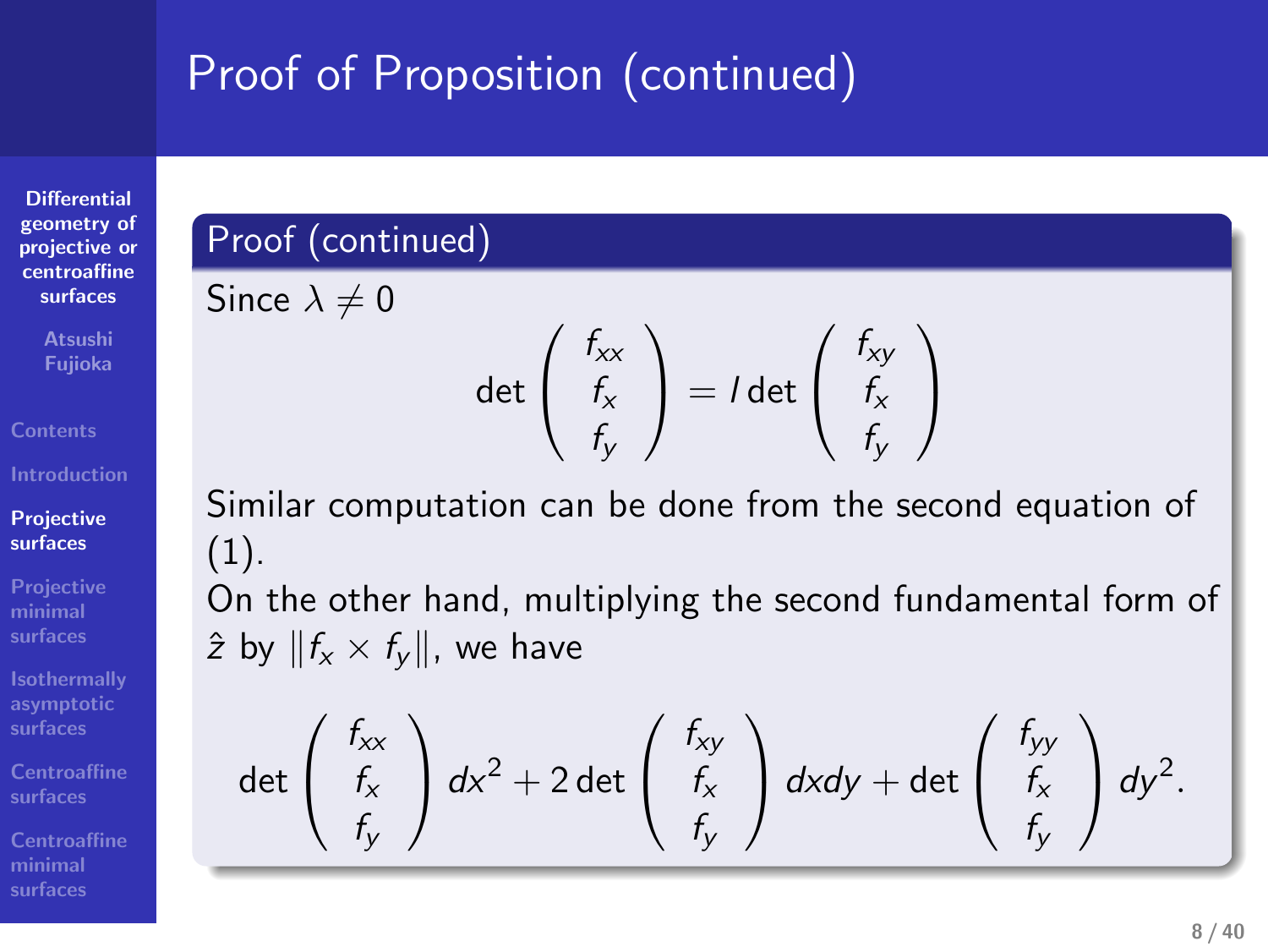### Asymptotic line coordinates

*z* : *D* → **P**<sup>3</sup>: a projective surface

coordinates as (*x, y*), so that

*zxy , z<sup>x</sup> , z<sup>y</sup> , z*: linearly independent on *D*

(*x, y*): local coordinates

*ϕ* is indefinite.

**Differential geometry of projective or centroaffine surfaces Atsushi Fujioka**

**Projective surfaces Projective minimal surfaces**

**Isothermally asymptotic**

Put

**Centroaffine**

**Centroaffine minimal surfaces**

### $l = m = 0$ .

By the above proposition, we can choose asymptotic line

Moreover, we assume *z* is indefinite, i.e., the symmetric 2-form

 $\Phi =$  $\sqrt{ }$  $\overline{\phantom{a}}$ *zxy zx zy z*  $\setminus$ *.*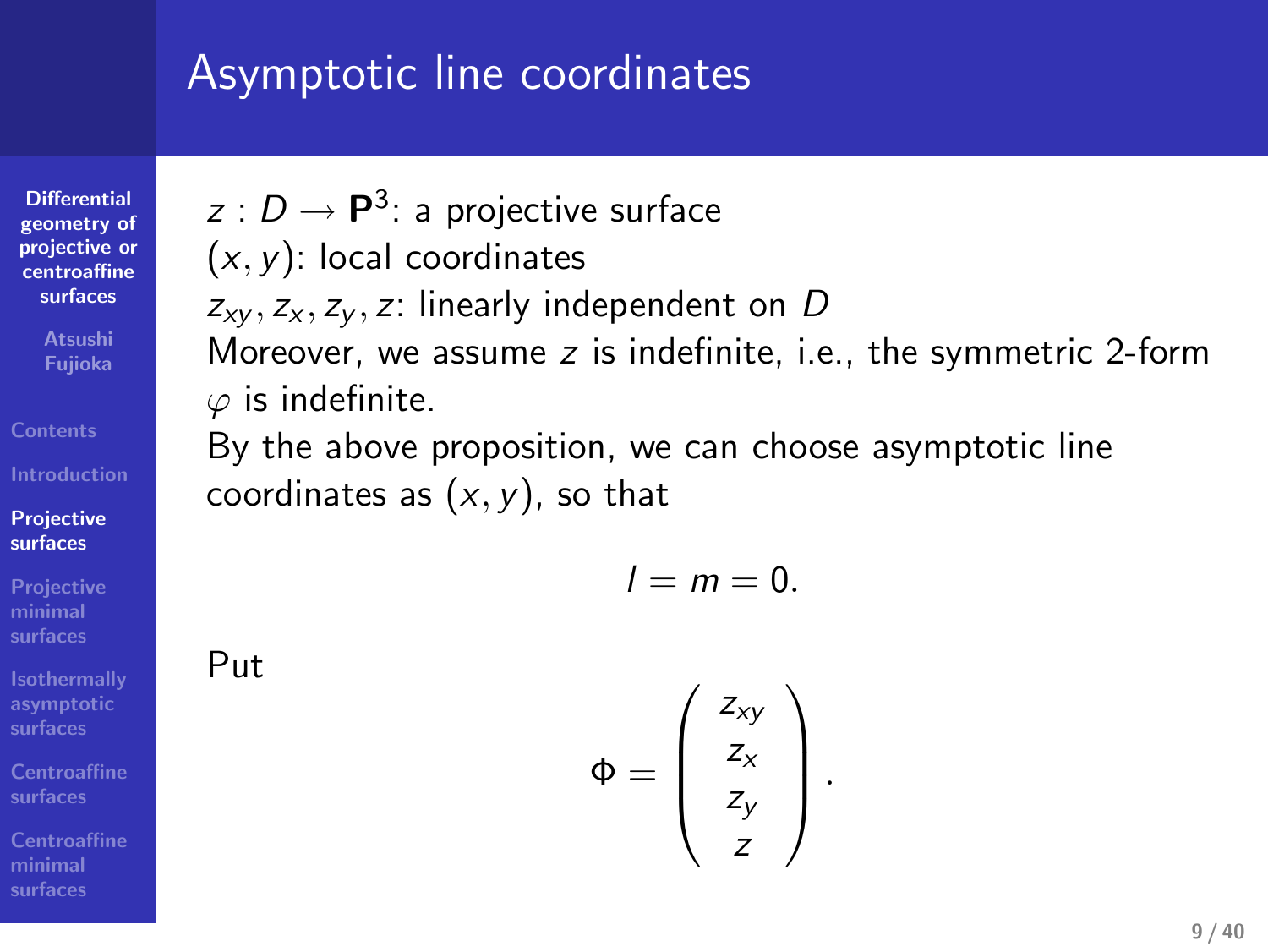### A system of linear partial differential equations . Reported a System of linear partial differential equations .<br>Proposition . A system of linear partial differential equations<br>Proposition

**Differential geometry of projective or centroaffine surfaces Atsushi Fujioka**

**Projective surfaces**

**Projective minimal surfaces**

**Isothermally asymptotic surfaces**

**Centroaffine surfaces**

where

where  
\n
$$
\Phi_x = A\Phi, \Phi_y = B\Phi,
$$
\n(2)  
\n
$$
A = \begin{pmatrix}\na & a_y + bc & b_y + bd + p & bq + p_y \\
0 & a & b & p \\
1 & 0 & 0 & 0 \\
0 & 1 & 0 & 0\n\end{pmatrix},
$$
\n
$$
B = \begin{pmatrix}\nd & c_x + ac + q & d_x + bc & cp + q_x \\
1 & 0 & 0 & 0 \\
0 & c & d & q \\
0 & 0 & 1 & 0\n\end{pmatrix}.
$$

**Centroaffine minimal surfaces**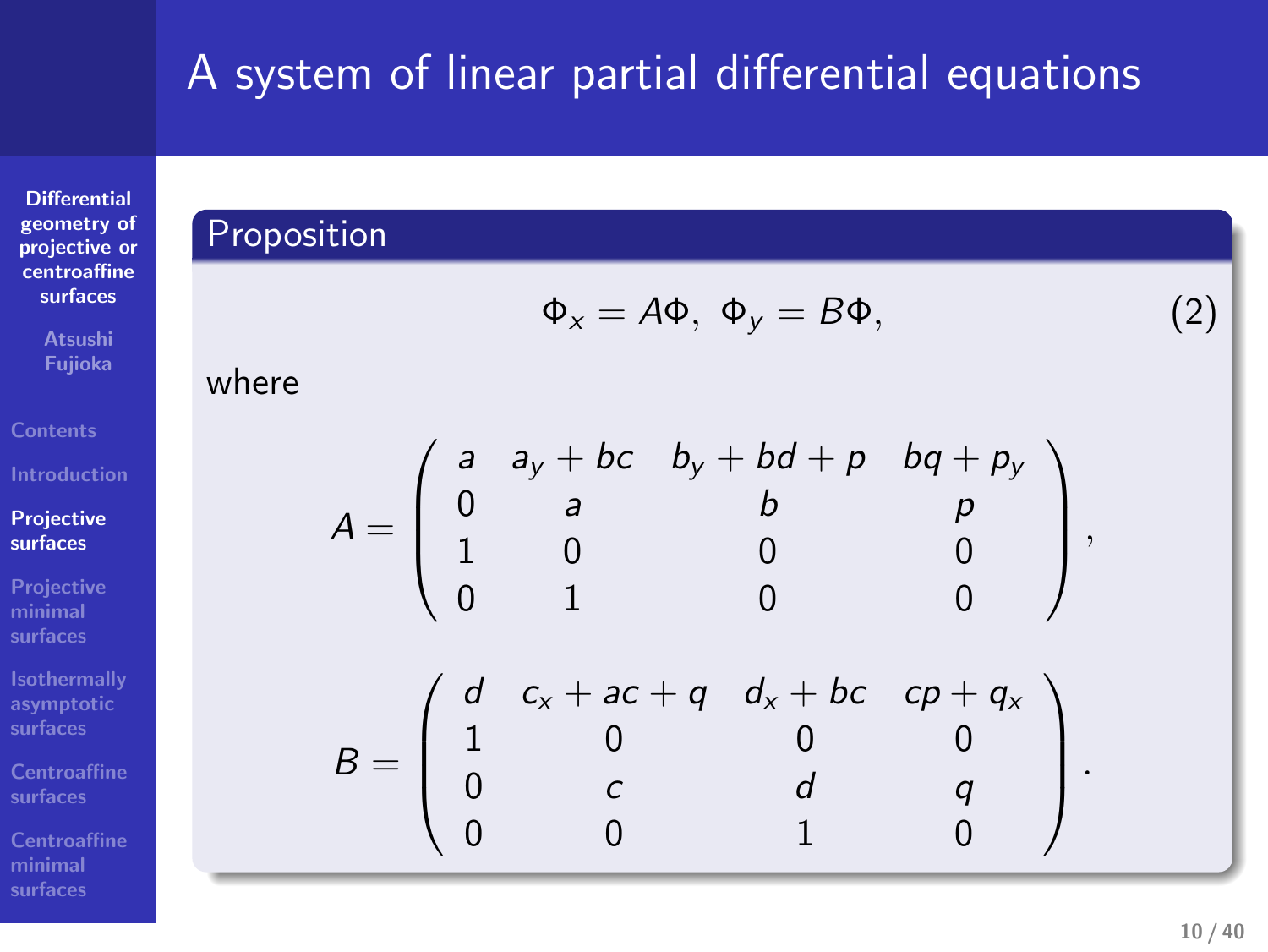# Integrability condition . Integrability condition<br>Proposition .<br>Proposition

**Differential geometry of projective or centroaffine surfaces**

**Atsushi Fujioka**

**Projective surfaces**

**Projective minimal surfaces**

**Isothermally asymptotic surfaces Centroaffine surfaces**

**Centroaffine minimal surfaces**

The integrability condition for the system of linear partial differential equations (2) can be written by

$$
\begin{cases}\nL_y = -2bc_x - cb_x, \\
M_x = -2cb_y - bc_y, \\
bM_y + 2Mb_y + b_{yyy} = cL_x + 2Lc_x + c_{xxx},\n\end{cases}
$$
\n(3)

where

$$
a = \theta_{x}, \ d = \theta_{y}, \tag{4}
$$

$$
\left\{\n \begin{aligned}\n L &= \theta_{xx} - \frac{1}{2}\theta_x^2 - b\theta_y - b_y - 2p, \\
 M &= \theta_{yy} - \frac{1}{2}\theta_y^2 - c\theta_x - c_x - 2q.\n \end{aligned}\n \right.
$$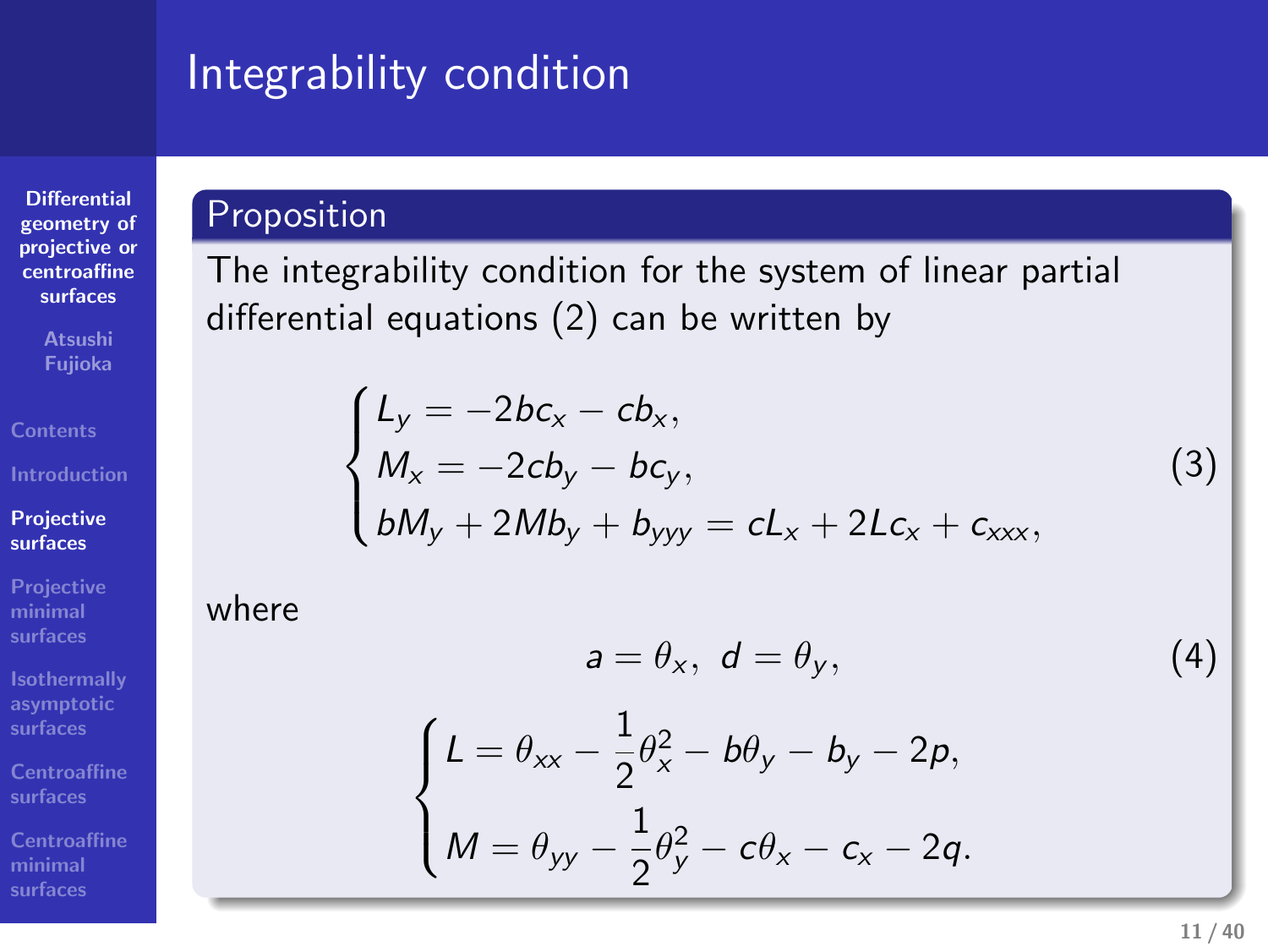### Proof of Proposition . Proof of Proposition<br>Proof<br>Proof Proof of Proposition<br>Proof<br>Cool<br>The internative condition is

**Differential geometry of projective or centroaffine surfaces**

**Projective surfaces Projective minimal surfaces Isothermally asymptotic surfaces**

**Centroaffine surfaces**

### **minimal surfaces**

The integrability condition is

### From the second, third and fourth rows, we have identities. From the  $(1,1)$ -entry,

we have the third equation of (3). Hence *∃ θ* satisfying (4). From the  $(1, 2)$ -entry, we have the second equation of  $(3)$ . From the  $(1, 3)$ -entry, we have the first equation of  $(3)$ . From the  $(1, 4)$ -entry and the first and second equations of  $(3)$ , we have the third equation of (3).

 $A_y - B_x + [A, B] = 0.$ 

 $a_y = d_x$ .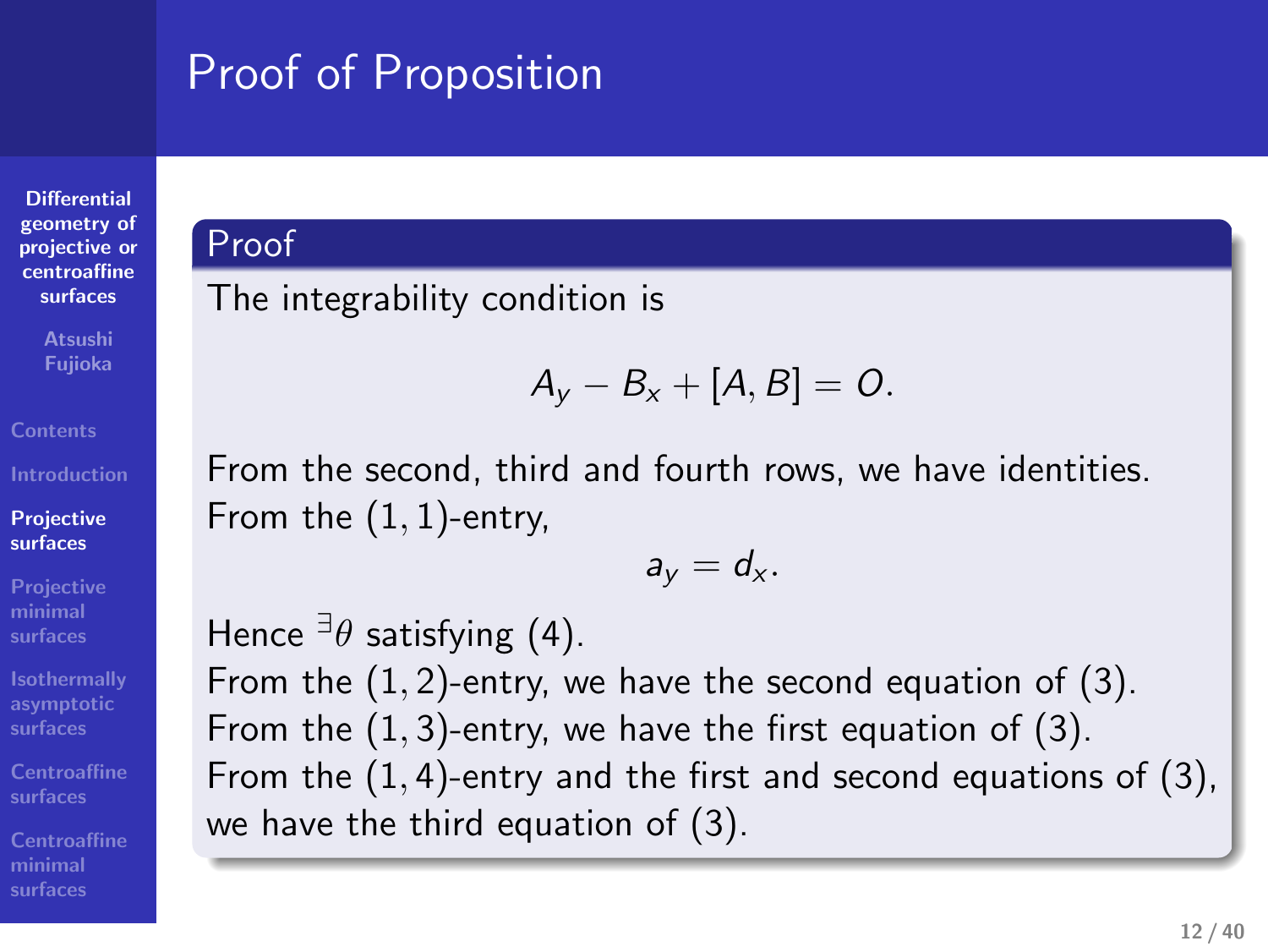### Canonical system

**Differential geometry of projective or centroaffine surfaces**

**Atsushi Fujioka**

**Projective surfaces**

**Projective minimal surfaces Isothermally asymptotic surfaces**

**Centroaffine surfaces Centroaffine minimal surfaces**

 $z: D \to \mathsf{P}^3$ : an indefinite projective surface (*x, y*): asymptotic line coordinates

$$
\begin{cases} z_{xx} = \theta_x z_x + bz_y + pz, \\ z_{yy} = cz_x + \theta_y z_y + qz \end{cases}
$$

*λ* : *D →* **R** *\ {*0*}* If we put  $z = \lambda w$ ,

$$
z_x = \lambda_x w + \lambda w_x, \ z_{xx} = \lambda_{xx} w + 2\lambda_x w_x + \lambda w_{xx}.
$$

Putting  $\lambda = e^{\frac{\theta}{2}}$ , we may assume

$$
\begin{cases}\nz_{xx} = bz_y + pz, \\
z_{yy} = cz_x + qz.\n\end{cases}
$$
\n(5)

(canonical system)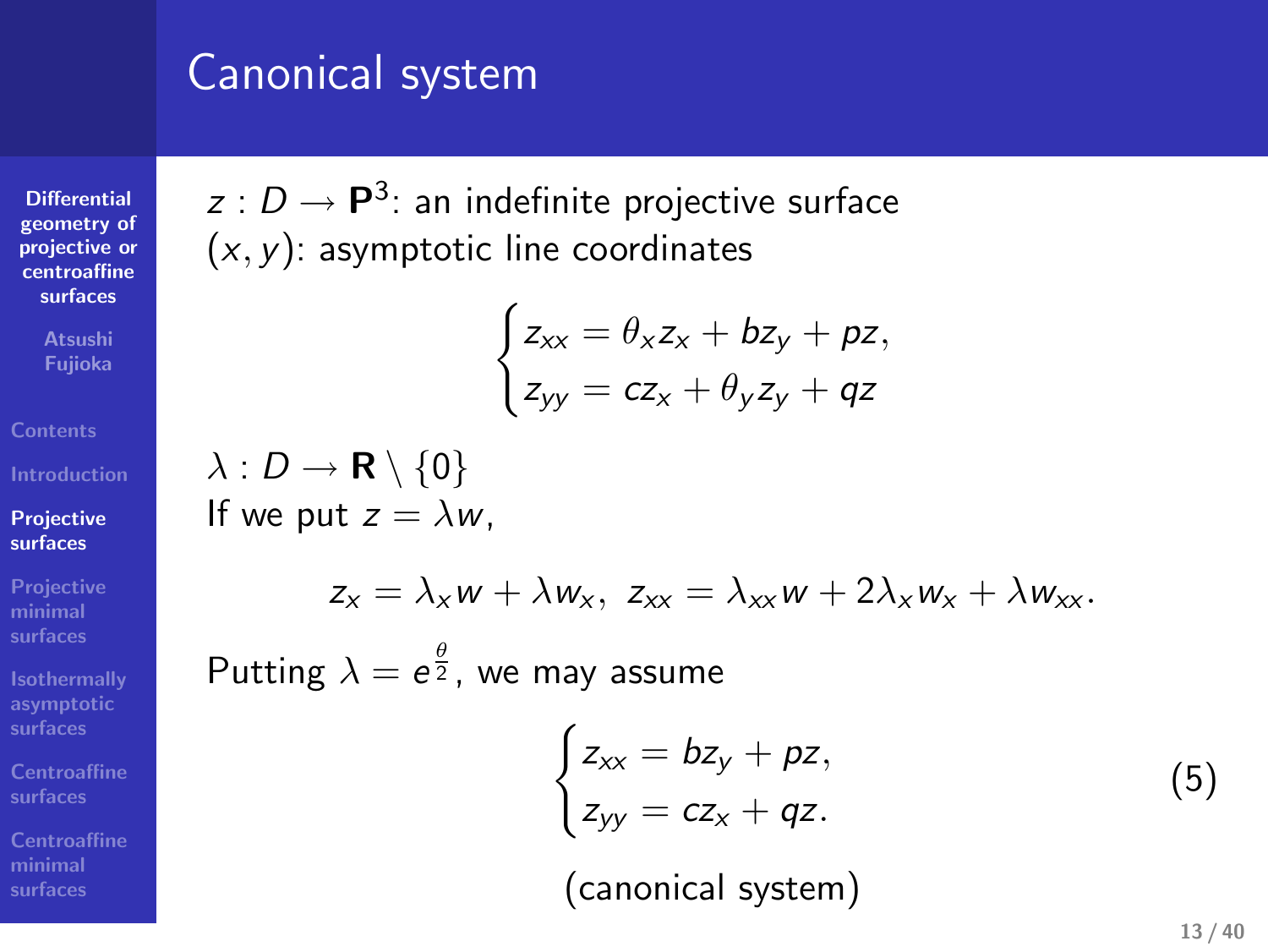### Coordinate transformation

**Differential geometry of projective or centroaffine surfaces**

**Atsushi Fujioka**

**Projective surfaces Projective minimal surfaces**

**Isothermally asymptotic surfaces**

**Centroaffine**

**Centroaffine minimal surfaces**

For the canonical system (5), consider coordinate transformation:

$$
u=f(x), v=g(y).
$$

*λ* : *D →* **R** *\ {*0*}* If we put  $z = \lambda w$ ,

$$
z_{x} = \lambda_{x} w + \lambda w_{u} f', \ z_{xx} = \lambda_{xx} w + 2\lambda_{x} w_{u} f' + \lambda w_{uu} (f')^{2} + \lambda w_{u} f''.
$$

If 
$$
\lambda = \frac{C}{\sqrt{f'g'}}
$$
 ( $C \in \mathbf{R} \setminus \{0\}$ ), we have another canonical system:  
\n
$$
\begin{cases}\nw_{uu} = \bar{b}w_v + \bar{p}w, \\
w_{vv} = \bar{c}w_u + \bar{q}w.\n\end{cases}
$$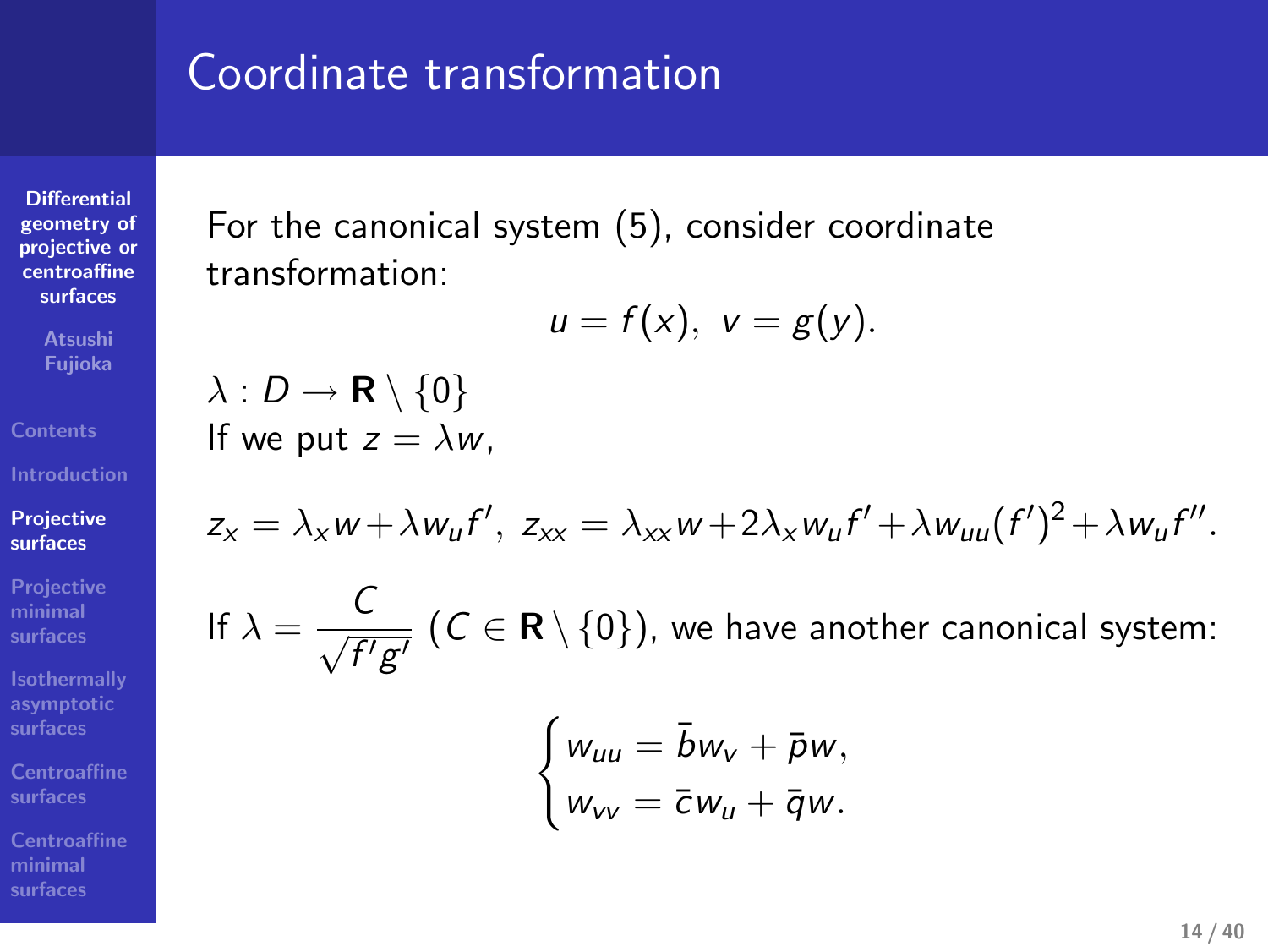### Transformation rule . Proposition rule<br>Proposition .<br>Proposition Transformation rule<br>  $\frac{1}{\delta} = b \frac{d}{\delta(x)}, \ p = \frac{1}{\epsilon^2 \sqrt{2}} \left( p - \frac{1}{6} b \frac{d^2}{dx} - \{f(x)\} \right).$

 $\bar{c} = c \frac{f'}{f}$ 

 $\{f; x\} := \frac{1}{2} \left( \frac{f''}{f'} \right)$ 

and *g* respectively:

 $\frac{f'}{(g')^2}, \,\, \bar{q}=\frac{1}{(g')}$ 

*f 0*

 $(g')^2$ 

 $\bigg)^{\prime} - \frac{1}{4} \left( \frac{f^{\prime \prime}}{f^{\prime \prime}} \right)$ 

where  $\{f; x\}$  and  $\{g; y\}$  are the Schwarzian derivatives of  $f$ 

*f 0*

 $\setminus^2$ 

 $=\frac{1}{2}\frac{f'''}{f'}$ 

**Differential geometry of projective or centroaffine surfaces**

**Contents Introduction Projective surfaces**

**Projective minimal surfaces**

**Isothermally asymptotic surfaces**

**Centroaffine surfaces**

**minimal surfaces**

*00*

 $\left(q-\frac{1}{2}c\frac{f''}{f'}\right)$ 

 $\frac{g''}{g'} + \{f; x\}$ ,

 $\frac{f''}{f'} + \{g; y\}$ ,

 $\frac{f'''}{f'} - \frac{3}{4} \left( \frac{f''}{f'} \right)$ 

*f 0*

 $\setminus^2$ *.*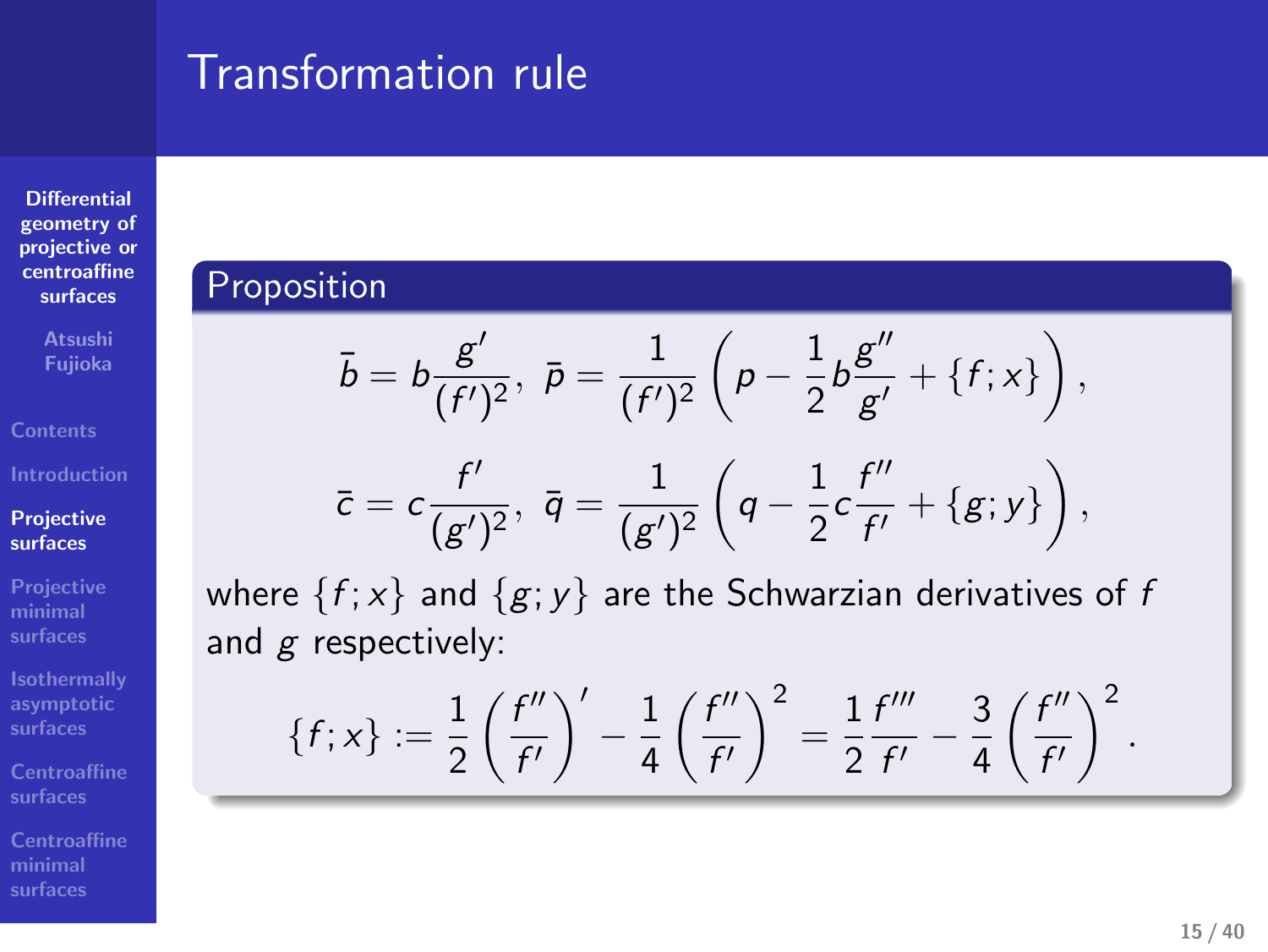### Schwarzian derivative and linear ordinary  $S$ chwarzian derivative and linear ordinary<br>differential equation of second order . Proposition .  $\begin{minipage}[t]{0.9\linewidth} \textbf{Schwarzian derivative and linear ordinary}\qquad \text{differential equation of second order} \end{minipage} \begin{minipage}[t]{0.9\linewidth} \textbf{C} & \text{C} & \text{D} & \text{D} & \text{D} & \text{D} & \text{D} & \text{D} & \text{D} & \text{D} & \text{D} & \text{D} & \text{D} & \text{D} & \text{D} & \text{D} & \text{D} & \text{D} & \text{D} & \text{D} & \text{D} & \text{D} & \text{D} & \text{D} & \text{D} & \text{D} & \$ Schwarzlan derivative and linear ordinary<br>  $\gamma_1(z), \gamma_2(z)$  linearly subproduct scalars whites to<br>  $\gamma_1(z), \gamma_2(z)$  linearly subproduct scalars whites to<br>  $\tau_2 + \alpha_1(z) = 0$ <br>  $\tau_3 = \frac{\tau_2}{\tau_3}$ <br>
Differentiating  $\alpha_2 = \frac{\tau_2(z)}{$ ifferential equation of second order<br>  $\frac{d(x)}{dx} = \frac{1}{2\sqrt{2\pi}} \int_{-\infty}^{\infty} \frac{dx}{dx}$ <br>  $\frac{d(x)}{dx} = \frac{1}{2\sqrt{2\pi}} \int_{-\infty}^{\infty} \frac{dx}{dx} = \frac{1}{2\sqrt{2\pi}} \int_{-\infty}^{\infty} \frac{dx}{dx} = \frac{1}{2\sqrt{2\pi}} \int_{-\infty}^{\infty} \frac{dx}{dx}$ <br>  $\frac{dx}{dx} = \frac{1}{2\sqrt{2\pi}} \int_{$ Schwarzian derivative and linear ordinary<br>differential equation of second order<br> $\frac{\text{Volume}}{m}$  (and  $\frac{m}{m} + v(x) = 0$  (b)<br> $\frac{1}{m} = \frac{2}{m} + v(x)$ <br> $\frac{1}{m} = \frac{2}{m} + 1/x$ <br> $\frac{1}{12\sqrt{2}} = \frac{2}{m} + \frac{1}{12\sqrt{2}} = \frac{2}{m}$ <br> $\frac{1}{m} = \frac{25$

### **Differential geometry of projective or centroaffine surfaces**

**Atsushi Fujioka**

**Projective surfaces**

**Projective minimal surfaces**

**Isothermally asymptotic surfaces**

**Centroaffine surfaces**

**Centroaffine minimal surfaces**

$$
z_{xx}+\alpha(x)z=0
$$

Differentiating  $f_{Z_2} = z_1$  twice and using (6), we have

$$
\frac{f''}{f'}=-\frac{2z'_2}{z_2}.
$$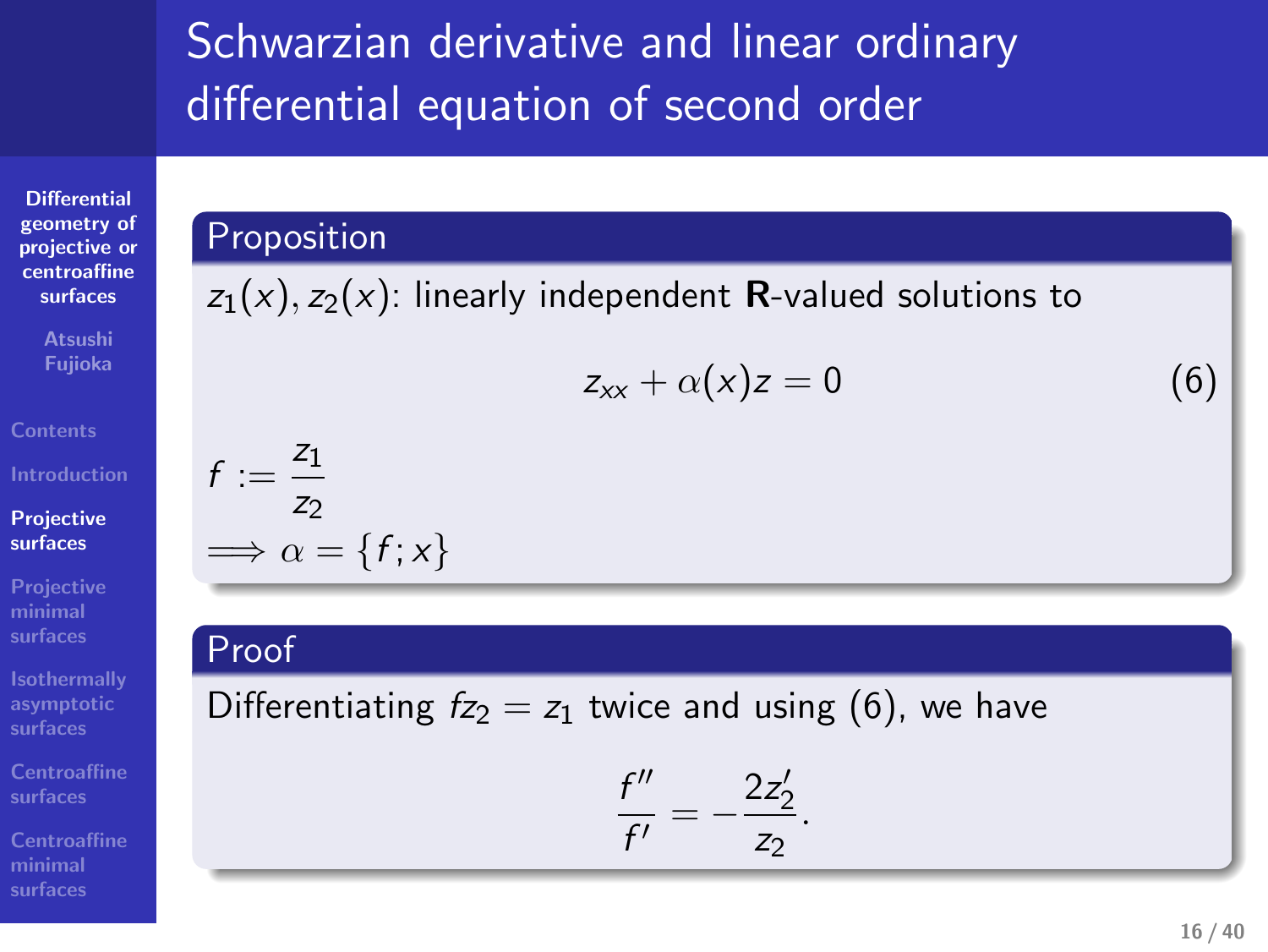### Projective metric and Darboux cubic form

The transformation rule for  $b$ ,  $c$  in the canonical system  $(5)$ :

$$
\bar{b}=b\frac{g'}{(f')^2},\ \bar{c}=c\frac{f'}{(g')^2}
$$

Hence

**Differential geometry of projective or centroaffine surfaces Atsushi Fujioka**

**Projective surfaces**

**Projective minimal surfaces**

**Isothermally asymptotic surfaces**

**Centroaffine surfaces**

**minimal surfaces**

$$
\bar{b}\bar{c} \, du dv = b c dx dy
$$

=*⇒ bcdxdy* is invariant for the projective surface *z*. (projective metric)

Moreover

$$
\bar{b}du^3 + \bar{c}dv^3 = f'g'(bdx^3 + cdy^3)
$$

 $\Longrightarrow$  The conformal class of *bdx*<sup>3</sup> + *cdy*<sup>3</sup> is invariant for the projective surface *z*. (Darboux cubic form)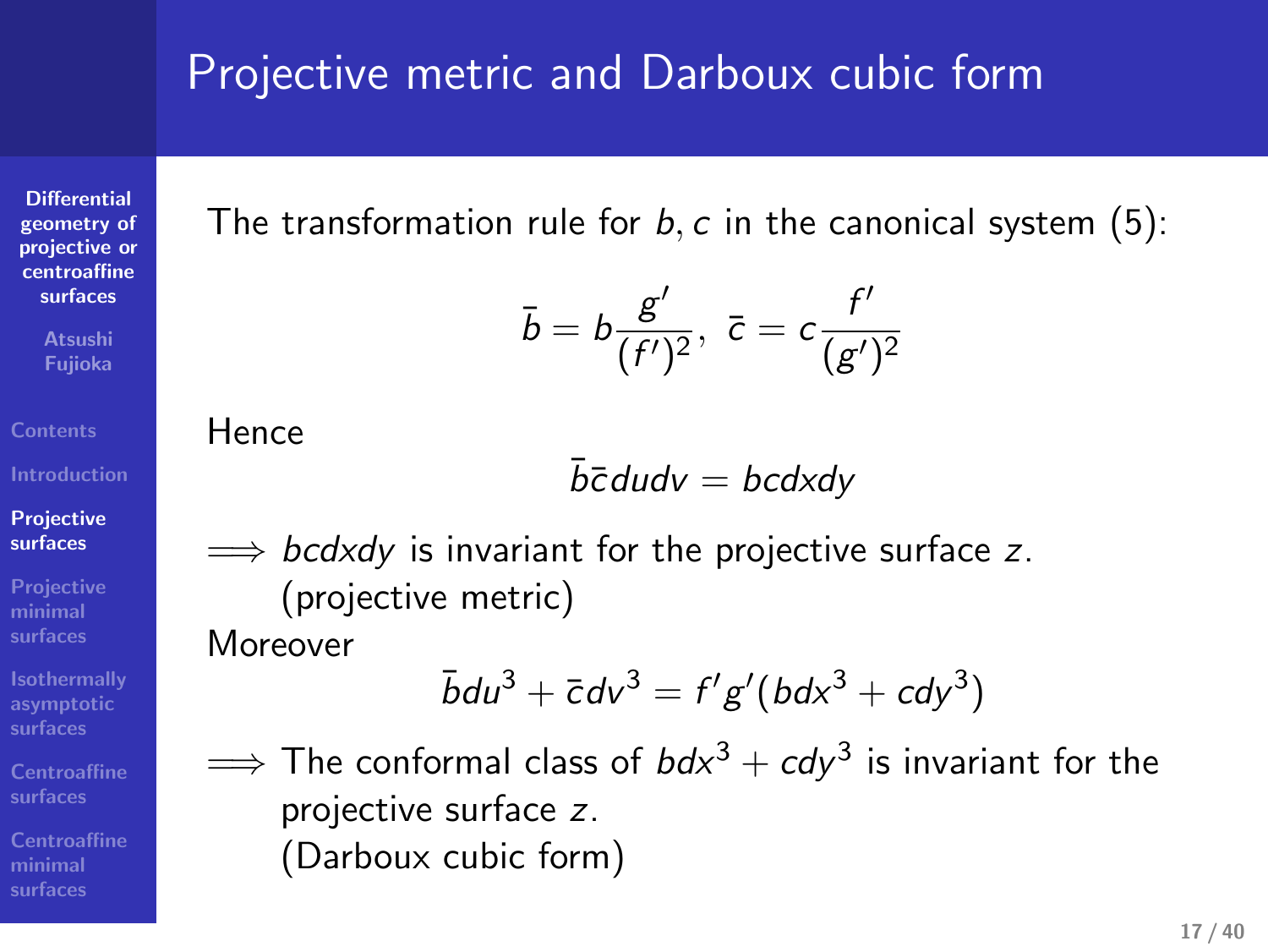### The case that Darboux cubic form vanishes

**Differential geometry of projective or centroaffine surfaces** Consider the case  $b = c = 0$ . The integrability condition (3) becomes

$$
p_y=0, \, q_x=0.
$$

 $u_1(x)$ ,  $u_2(x)$ : linearly independent **R**-valued solutions to

$$
z_{xx}=p(x)z
$$

 $v_1(y)$ ,  $v_2(y)$ : linearly independent **R**-valued solutions to

$$
z_{yy}=q(y)z
$$

If we put

**Contents**

**Projective surfaces**

**Projective minimal surfaces**

**Isothermally asymptotic surfaces**

**Centroaffine surfaces**

**minimal surfaces**

 $z = [u_1v_1, u_1v_2, u_2v_1, u_2v_2],$ 

*z* is a projective surface with  $b = c = 0$ , which is a quadratic:

 $(u_1v_1)(u_2v_2) = (u_1v_2)(u_2v_1).$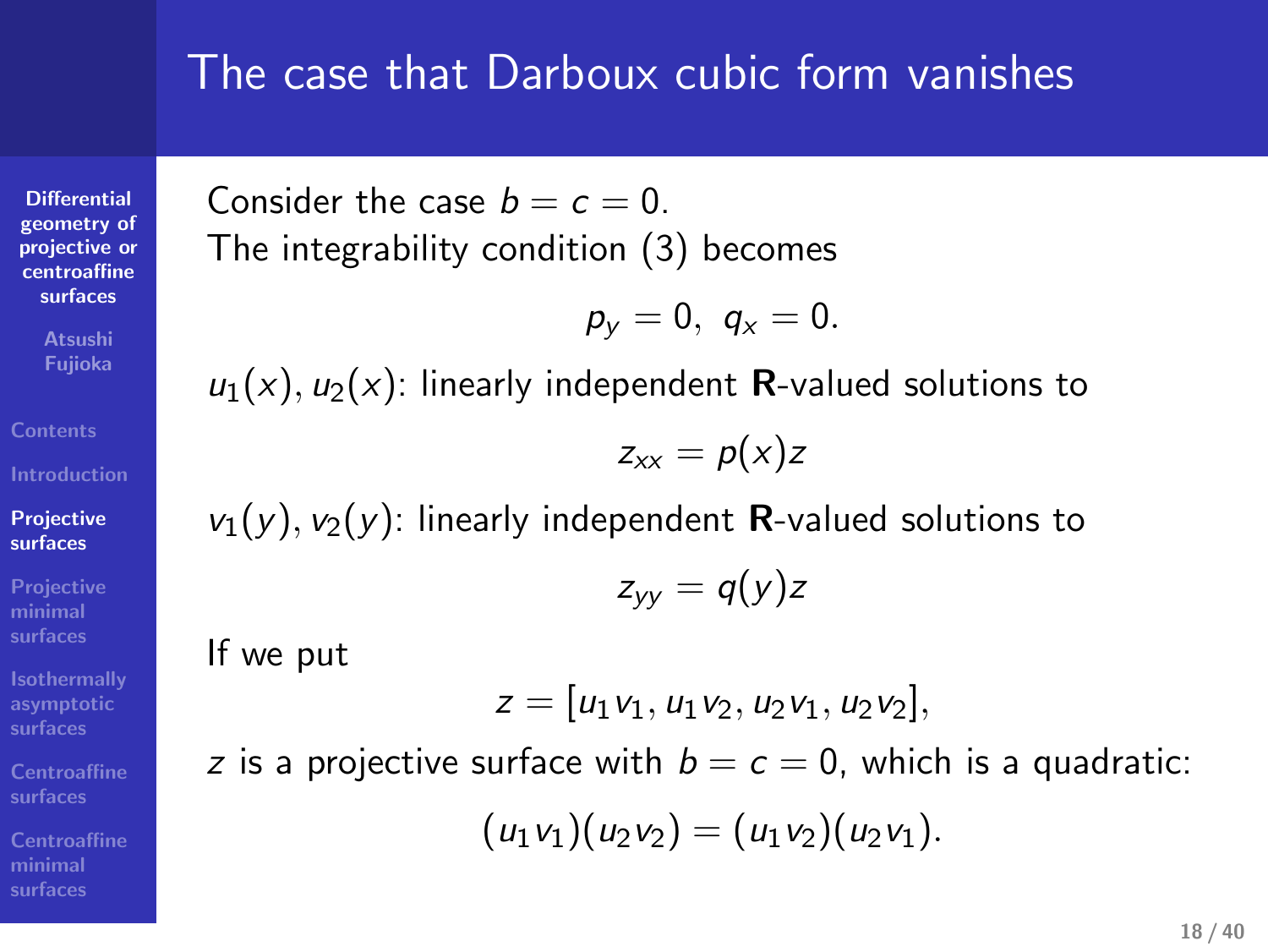### The case that projective metric vanishes

**Differential geometry of projective or centroaffine surfaces** Consider the case  $c = 0$ . The integrability condition (3) becomes

$$
(-b_y-2p)_y=0, (-2q)_x=0, bM_y+2Mb_y+b_{yyy}=0.
$$

By the transformation rule,

**Atsushi Fujioka**

**Projective surfaces**

**Projective minimal surfaces**

**Isothermally asymptotic surfaces**

**Centroaffine surfaces**

**Centroaffine minimal surfaces**

$$
\overline{q}=\frac{1}{(g')^2}(q(y)+\{g;y\}).
$$

May assume  $q = 0$ , so that  $M = 0$  and

$$
z_{xx}=(\alpha(x)y^2+\beta(x)y+\gamma(x))z_y+(-\alpha(x)y+\delta(x))z, z_{yy}=0.
$$

By a further computation, we have a ruled surface:

 $z = A(x) + yB(x)$ .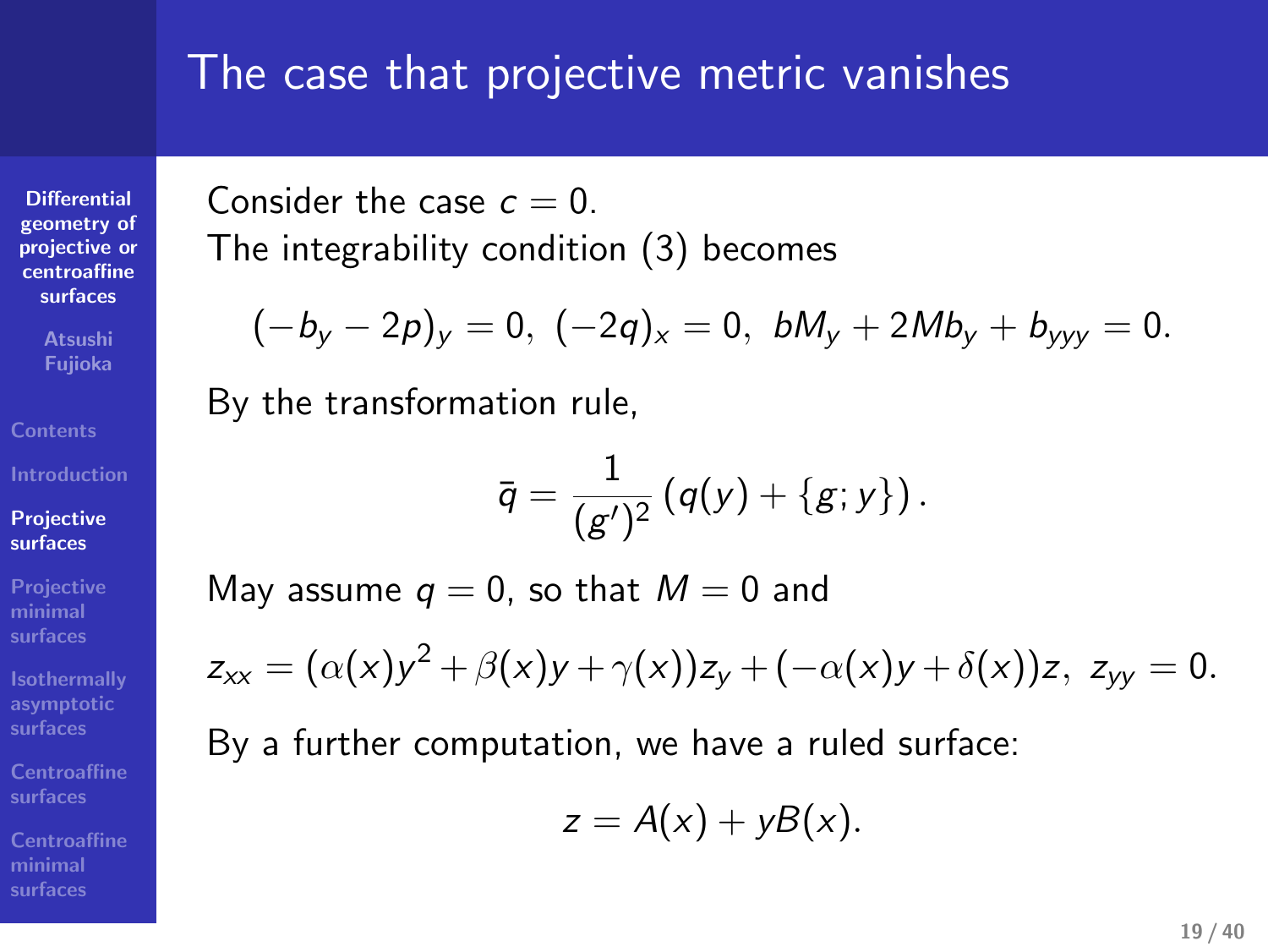### Definition of projective minimal surfaces

**Differential geometry of projective or centroaffine surfaces**

**Fujioka**

**Contents**

**Projective surfaces Projective minimal surfaces**

**Isothermally asymptotic surfaces**

**Centroaffine surfaces**

**minimal surfaces**

Projective minimal surfaces: Extremals for the integral of the projective metric  $z: D \to \mathsf{P}^3$ : an indefinite projective surface (*x, y*): asymptotic line coordinates *D*: bounded Φ(*x, y,t*): a 1-parameter family of indefinite projective surfaces s.t.  $\Phi(x, y, 0) = z(x, y), \Phi|_{\partial D} = z|_{\partial D}$ 

Note that  $(x, y)$  are asymptotic line coordinates at  $t = 0$ .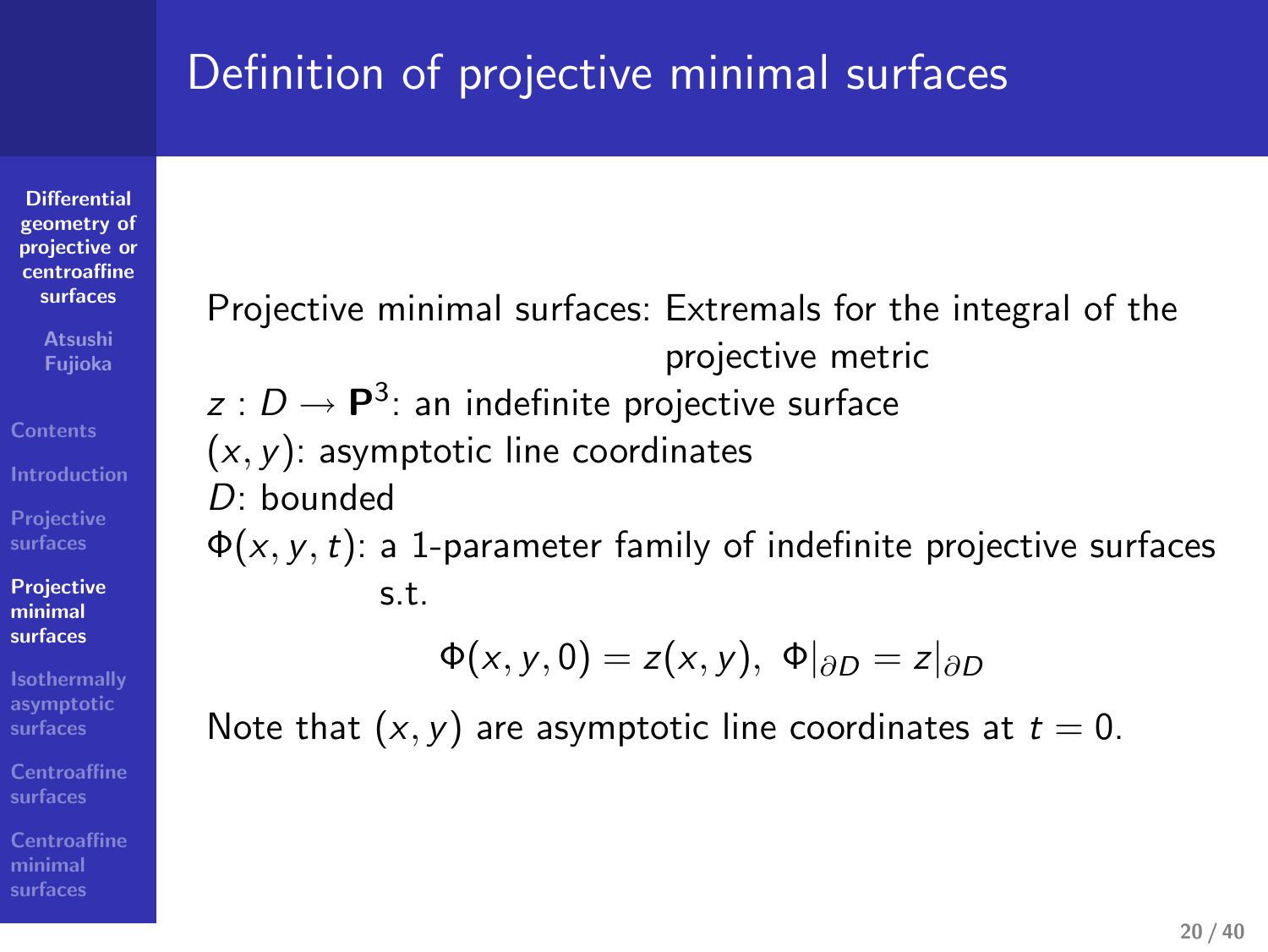### Review of equiaffine differential geometry

**Differential geometry of projective or centroaffine surfaces Atsushi Fujioka**

**Projective surfaces**

**Projective minimal surfaces**

**Isothermally asymptotic surfaces**

**Centroaffine surfaces**

**Centroaffine minimal surfaces**

 $f:D\to{\bf R}^3$ : an affine surface with transversal vector field  $\xi$  $(x_1, x_2)$ : local coordinates Gauss formula:

$$
f_{x_i x_j} = \Gamma_{ij}^1 f_{x_1} + \Gamma_{ij}^2 f_{x_2} + h(\partial_{x_i}, \partial_{x_j}) \xi \quad (i, j = 1, 2)
$$

*h*: the affine metric Two kinds of area elements:

$$
\circ\ \theta(\partial_{x_1},\partial_{x_2}):=\det\left(\begin{array}{c}f_{_{X_1}}\\f_{_{X_2}}\\\vdots\\f_{_{X_2}}\end{array}\right)\\ \circ\ \omega(X_1,X_2):=|\det(h(X_i,X_j))|^\frac{1}{2}\quad (\theta(X_1,X_2)=
$$

<sup>2</sup> (*θ*(*X*1*,X*2) = 1)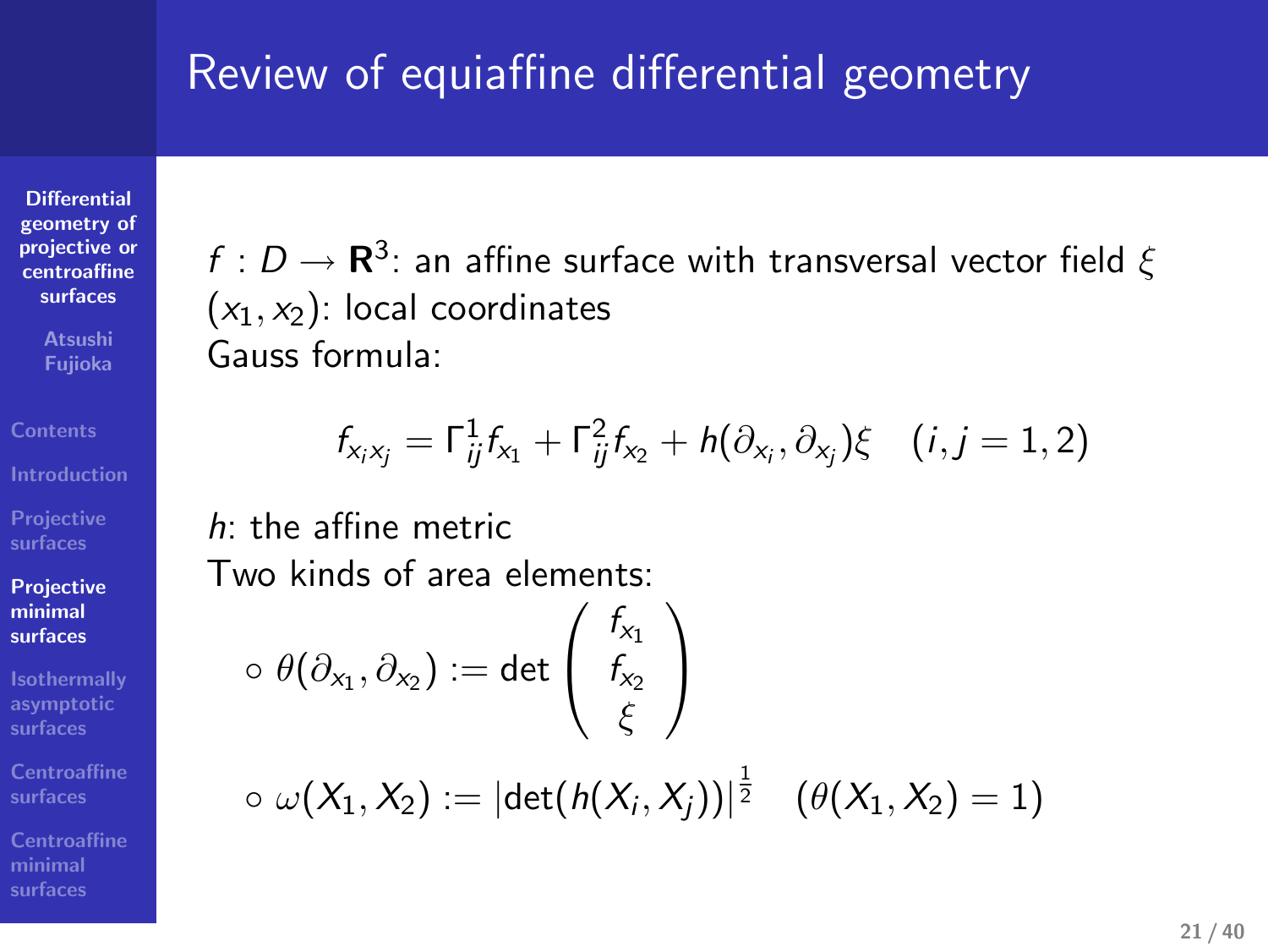### Blaschke surfaces

**Differential geometry of projective or centroaffine surfaces**

**Fujioka**

**Projective surfaces Projective minimal**

**Contents**

**surfaces**

**Isothermally asymptotic surfaces Centroaffine surfaces**

**minimal surfaces**

### Consider nondegenerate affine surfaces, i.e., the affine metric is nondegenerate, which is independent of choice of transversal vector field.

### Proposition

 $f: D \to \mathbf{R}^3$ : a nondegenerate affine surface *∇*: the induced connection =*⇒* Changing the transversal vector field, if necessary, we have  $\nabla \theta = 0, \ \theta = \omega.$ (7)

Blaschke normal: the transversal vector field satisfying (7) Blaschke surfaces: affine surfaces with Blaschke normal as transversal vector field Blaschke metric: the affine metric of Blaschke surfaces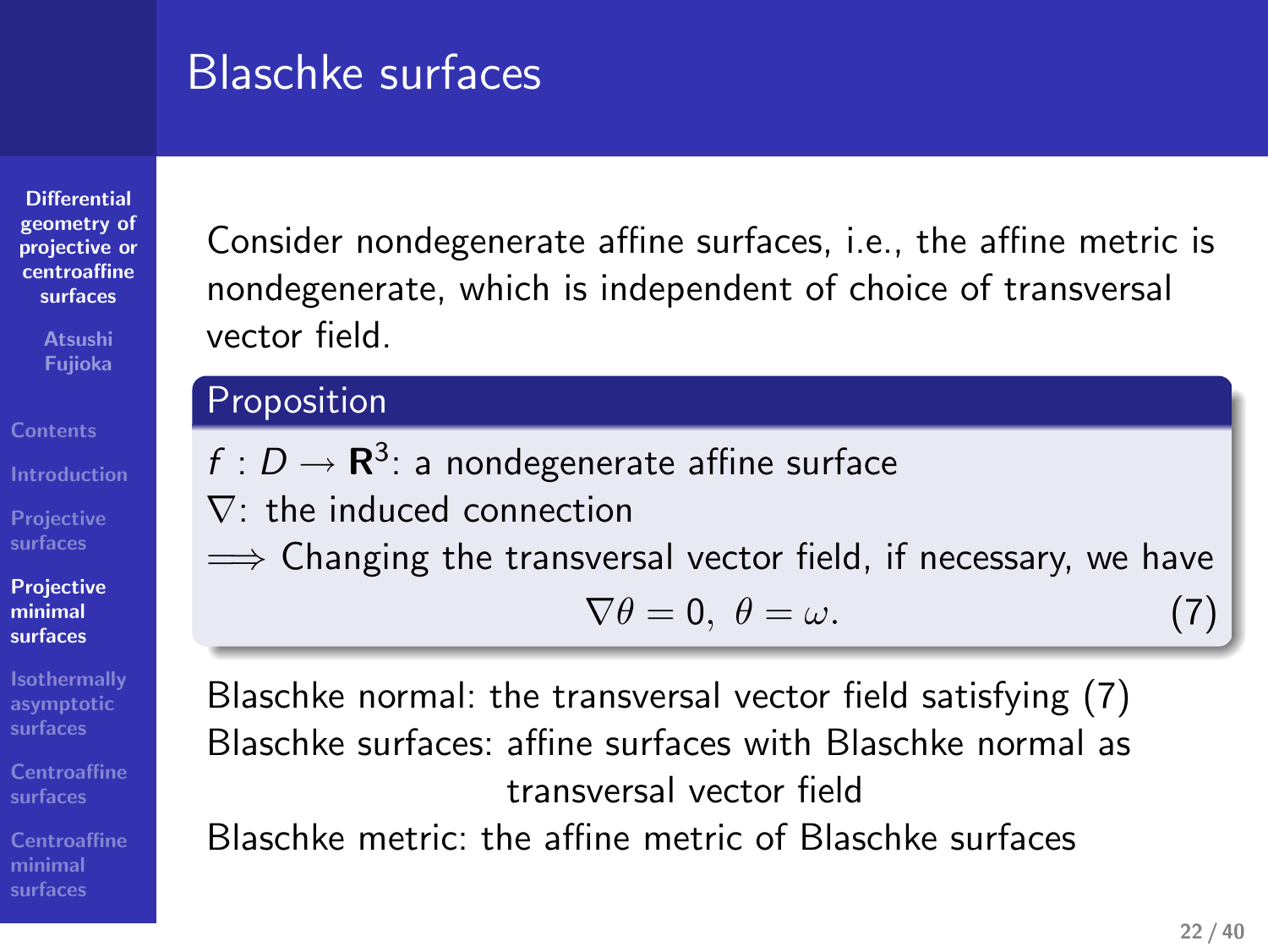### Fubini-Pick invariant

**Differential geometry of projective or centroaffine surfaces Atsushi Fujioka**

**Projective surfaces**

**Projective minimal surfaces**

**Isothermally asymptotic surfaces Centroaffine surfaces**

**Centroaffine minimal surfaces**

 $f:D\to{\bf R}^3$ : a Blaschke surface Define a cubic form *C* by

$$
C(X, Y, Z) = X(h(Y, Z)) - h(\nabla_X Y, Z) - h(Y, \nabla_X Z)
$$

for vector fields  $X, Y, Z$  on the surface  $f$ . (*x*1*, x*2): local coordinates

$$
h_{ij} := h(\partial_{x_i}, \partial_{x_j}), \ (h^{ij}) := (h_{ij})^{-1}
$$

$$
\mathcal{C}_{ijk}:=\mathcal{C}(\partial_{x_i},\partial_{x_j},\partial_{x_k})
$$

Fubini-Pick invariant:

$$
\frac{1}{8} \|C\|_h^2 = \frac{1}{8} h^{ip} h^{jq} h^{kr} C_{ijk} C_{pqr}
$$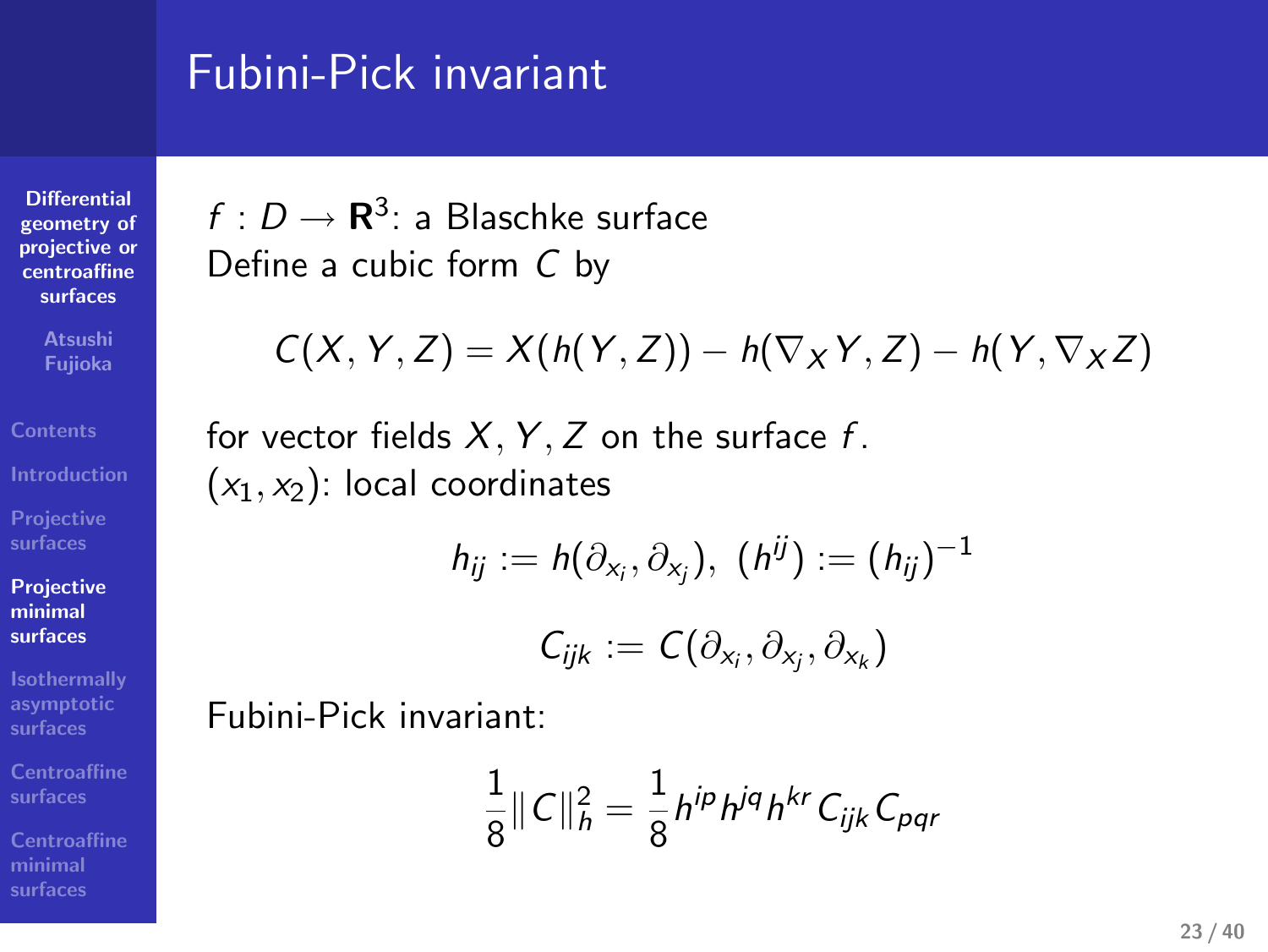## Method of equiaffine differential geometry *.* .

**Differential geometry of projective or centroaffine surfaces** *z* : *D →* **P**<sup>3</sup> : an indefinite projective surface ( *x , y*): local coordinates  $z = [1, f]$ =*⇒ f* becomes a Blaschke surface s.t. Actived of equialities differential geometry<br>  $y_2(t)$ ,  $p^2(t)$  in individing polyesia surface<br>  $(x,y)$  for it conditions<br>  $x = 1$ ,  $f_1$ <br>  $y = 1$ ,  $f_2(x) = 4$ ,  $f_3(x) = 4$ ,  $f_4(x) = 4$ ,<br>  $\begin{cases} \sqrt{x}, -45, +45, -46, \\ \sqrt{x} & = 6, -43, -46, \$ Method of equisiting differential geometry<br>  $\begin{aligned}\n\mathbf{c}_1 &= \mathbf{0} \quad \mathbf{e}_1 \mathbf{e}_2 \mathbf{e}_3 \mathbf{e}_4 \mathbf{e}_5 \mathbf{e}_6 \mathbf{e}_7 \mathbf{e}_7 \mathbf{e}_8 \mathbf{e}_7 \mathbf{e}_8 \mathbf{e}_7 \mathbf{e}_8 \mathbf{e}_7 \mathbf{e}_8 \mathbf{e}_7 \mathbf{e}_8 \mathbf{e}_7 \mathbf{e}_8 \mathbf{e}_7 \mathbf{e}_7 \mathbf{$ 

$$
\begin{cases} f_{xx} = af_x + bf_y + lf_{xy}, \\ f_{yy} = cf_x + df_y + mf_{xy}. \end{cases}
$$

**Projective surfaces**

**Projective minimal surfaces**

**Isothermally asymptotic surfaces**

**Centroaffine surfaces**

**Centroaffine minimal surfaces**

If  $(x, y)$  are asymptotic line coordinates,

$$
\frac{1}{8}||C||_h^2\theta=\pm bcdx\wedge dy.
$$

In particular,  $||C||_h^2\theta$  is invariant for the projective surface *z*.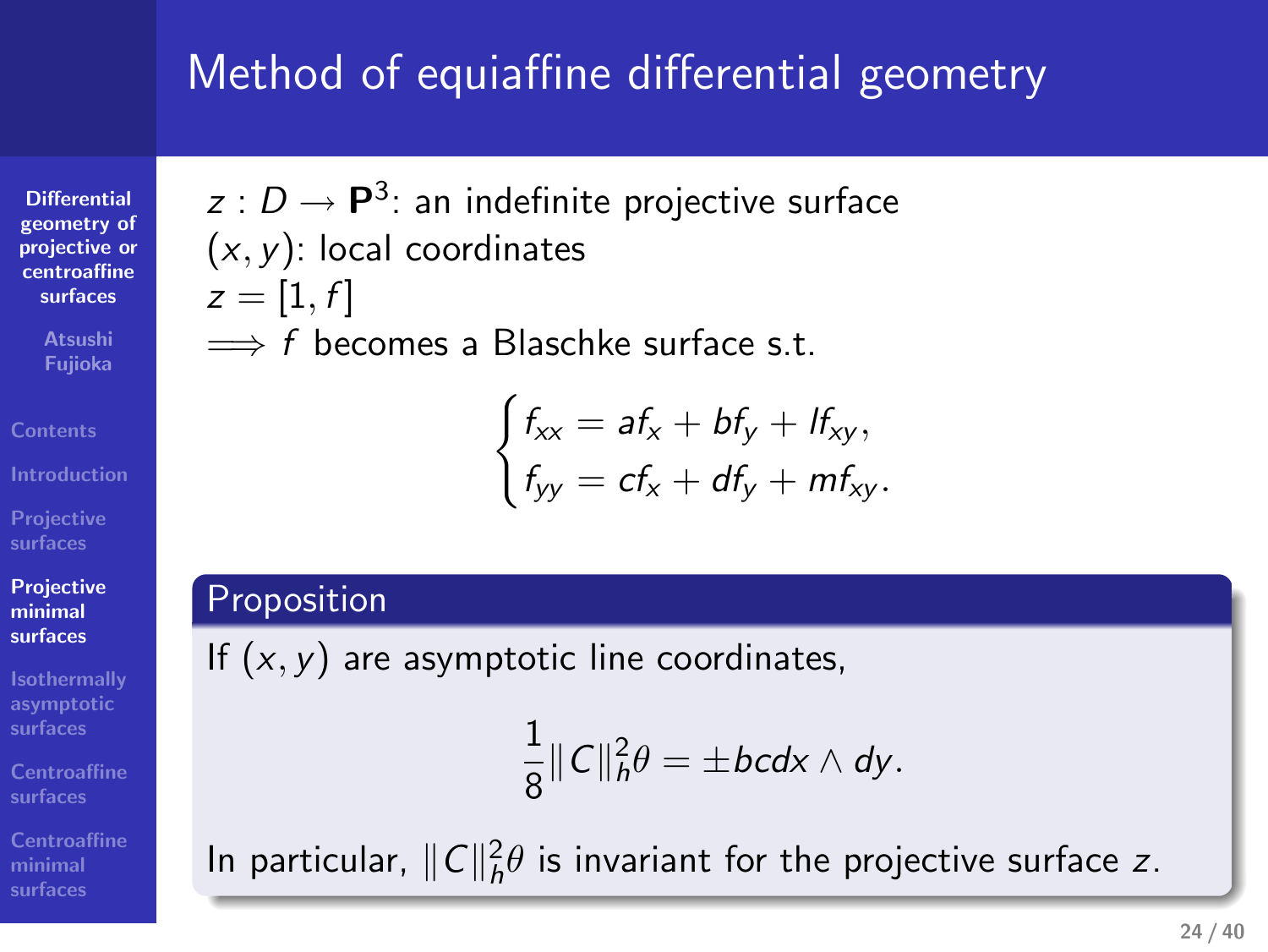### Blaschke normal and Blaschke metric

 $f:D\to{\bf R}^3$ : an indefinite Blaschke surface, i.e., the Blaschke metric is indefinite, s.t.

$$
\begin{cases} f_{xx} = \bar{a}f_x + \bar{b}f_y + \bar{l}f_{xy}, \\ f_{yy} = \bar{c}f_x + \bar{d}f_y + \bar{m}f_{xy} \end{cases}
$$

*ξ*: the Blaschke normal

**Differential geometry of projective or centroaffine surfaces**

**Atsushi Fujioka**

**Projective surfaces**

**Projective minimal surfaces**

**Isothermally asymptotic surfaces**

**Centroaffine surfaces**

**Centroaffine minimal surfaces**

$$
\xi = \zeta f_{x} + \eta f_{y} + \lambda f_{xy}
$$

If  $(x, y)$  are asymptotic line coordinates,

$$
\zeta = \eta = 0, \ \lambda^2 = \pm \frac{1}{|f_x, f_y, f_{xy}|}.
$$

*h*: the Blaschke metric

$$
(h_{ij}) := \left(\begin{array}{cc} h(\partial_x, \partial_x) & h(\partial_x, \partial_y) \\ h(\partial_y, \partial_x) & h(\partial_y, \partial_y) \end{array}\right) = \frac{1}{\lambda} \left(\begin{array}{cc} \overline{1} & 1 \\ 1 & \overline{m} \end{array}\right)
$$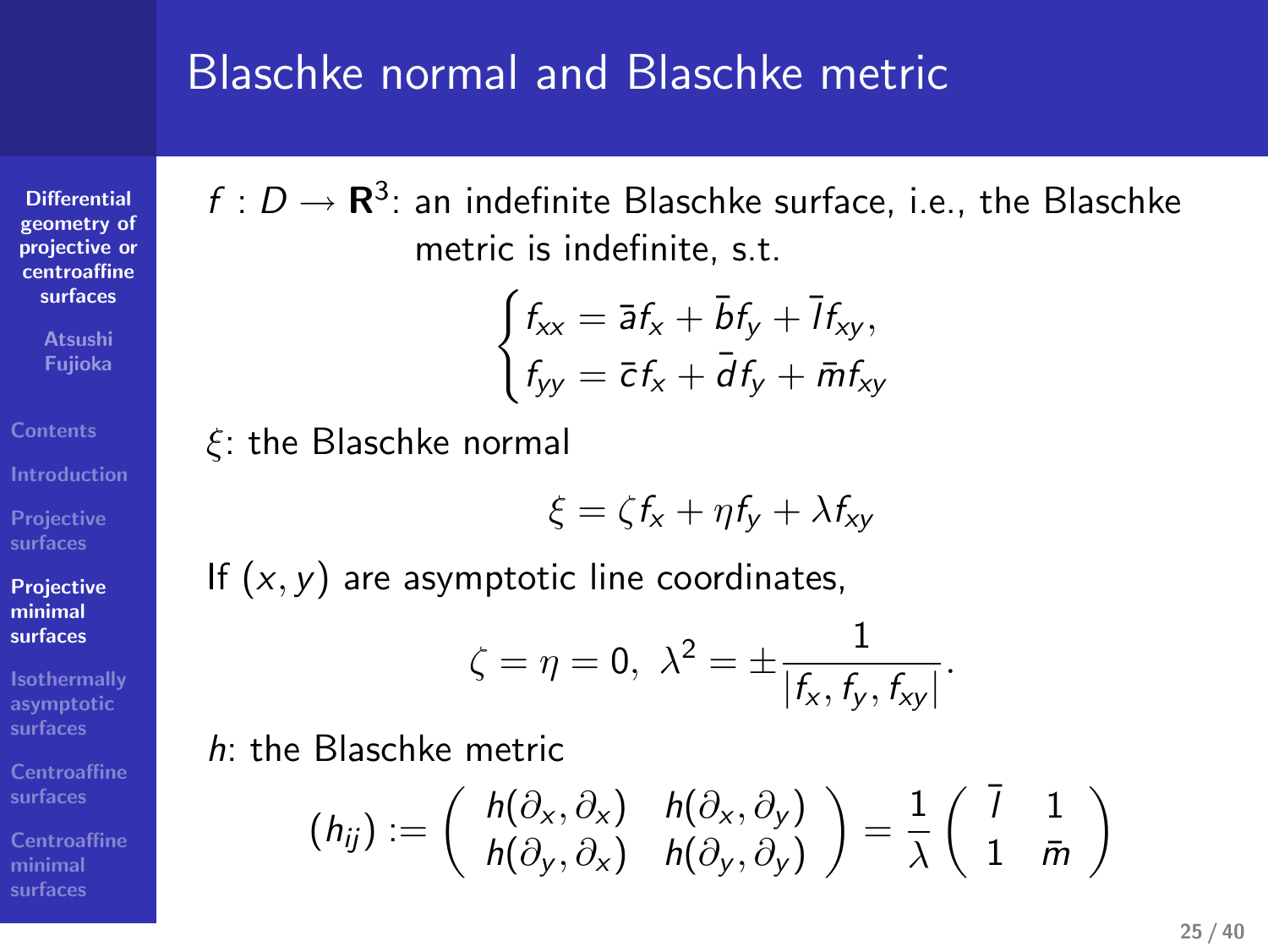### Area elements and cubic form

*θ, ω*: the area elements

**Differential geometry of projective or centroaffine surfaces Atsushi Fujioka**

**Projective surfaces**

**Projective minimal surfaces**

**Isothermally asymptotic surfaces**

**Centroaffine surfaces**

**Centroaffine minimal surfaces**

$$
\theta=\omega=\pm\frac{\sqrt{1-\overline{I}\bar{m}}}{\lambda}d\mathrm{x}\wedge d\mathrm{y}
$$

*C*: the cubic form

$$
C_{111} := C(\partial_x, \partial_x, \partial_x)
$$
  
=  $\left(\frac{\overline{1}}{\lambda}\right)_x - 2\left(\overline{a} - \frac{\overline{1}}{\lambda}\zeta\right)\frac{\overline{1}}{\lambda} - 2\left(\overline{b} - \frac{\overline{1}}{\lambda}\eta\right)\frac{1}{\lambda}$ 

$$
\mathcal{C}_{112}=\mathcal{C}_{121}=\mathcal{C}_{211}:=\mathcal{C}(\partial_x,\partial_x,\partial_y),\ \ldots
$$

If  $(x, y)$  are asymptotic line coordinates,

$$
\mathcal{C}_{112}=\mathcal{C}_{121}=\mathcal{C}_{211}=\mathcal{C}_{122}=\mathcal{C}_{212}=\mathcal{C}_{221}=0.
$$

In particular, the above proposition holds.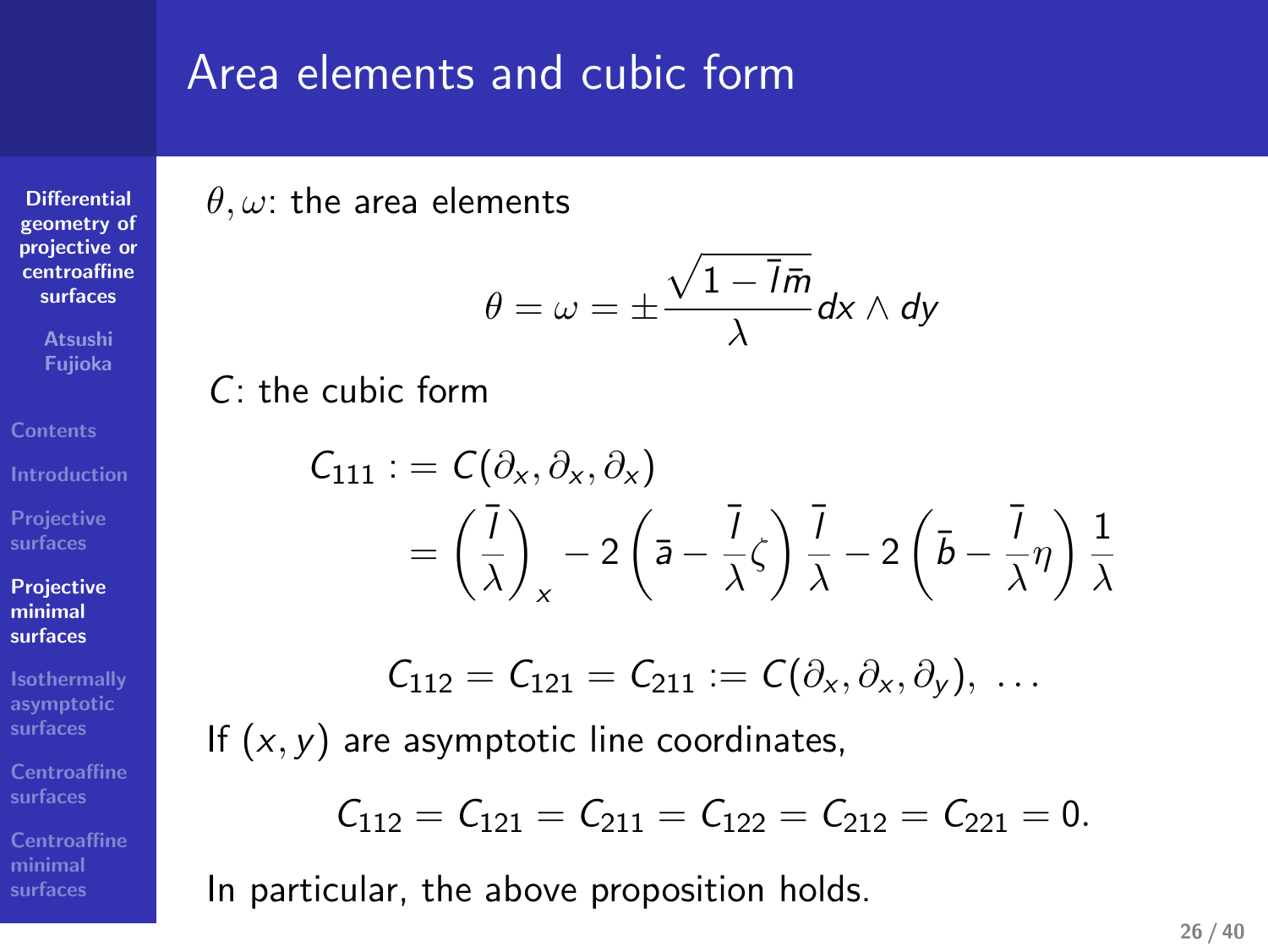### Canonical system via equiaffine differential geometry

 $z: D \to \mathsf{P}^3$ : an indefinite projective surface

(*x, y*): asymptotic line coordinates

=*⇒ f* is a Blaschke surface s.t.

Canonical system:

 $z = \left[ e^{-\frac{\varphi}{2}}, e^{-\frac{\varphi}{2}}f \right]$ 

and

**Differential geometry of projective or centroaffine surfaces**

**Atsushi Fujioka**

**Contents**

**Projective surfaces Projective minimal surfaces**

**Isothermally asymptotic surfaces**

**Centroaffine surfaces**

**minimal surfaces**

$$
p = -\frac{1}{2}\varphi_{xx} + \frac{1}{4}\varphi_x^2 + \frac{1}{2}\varphi_y b, \ q = -\frac{1}{2}\varphi_{yy} + \cdots.
$$

 $\int f_{xx} = \varphi_x f_x + b f_y,$  $f_{yy} = cf_x + \varphi_y f_y.$ 

 $\int z_{xx} = bz_y + pz$  $z_{yy} = cz_x + qz$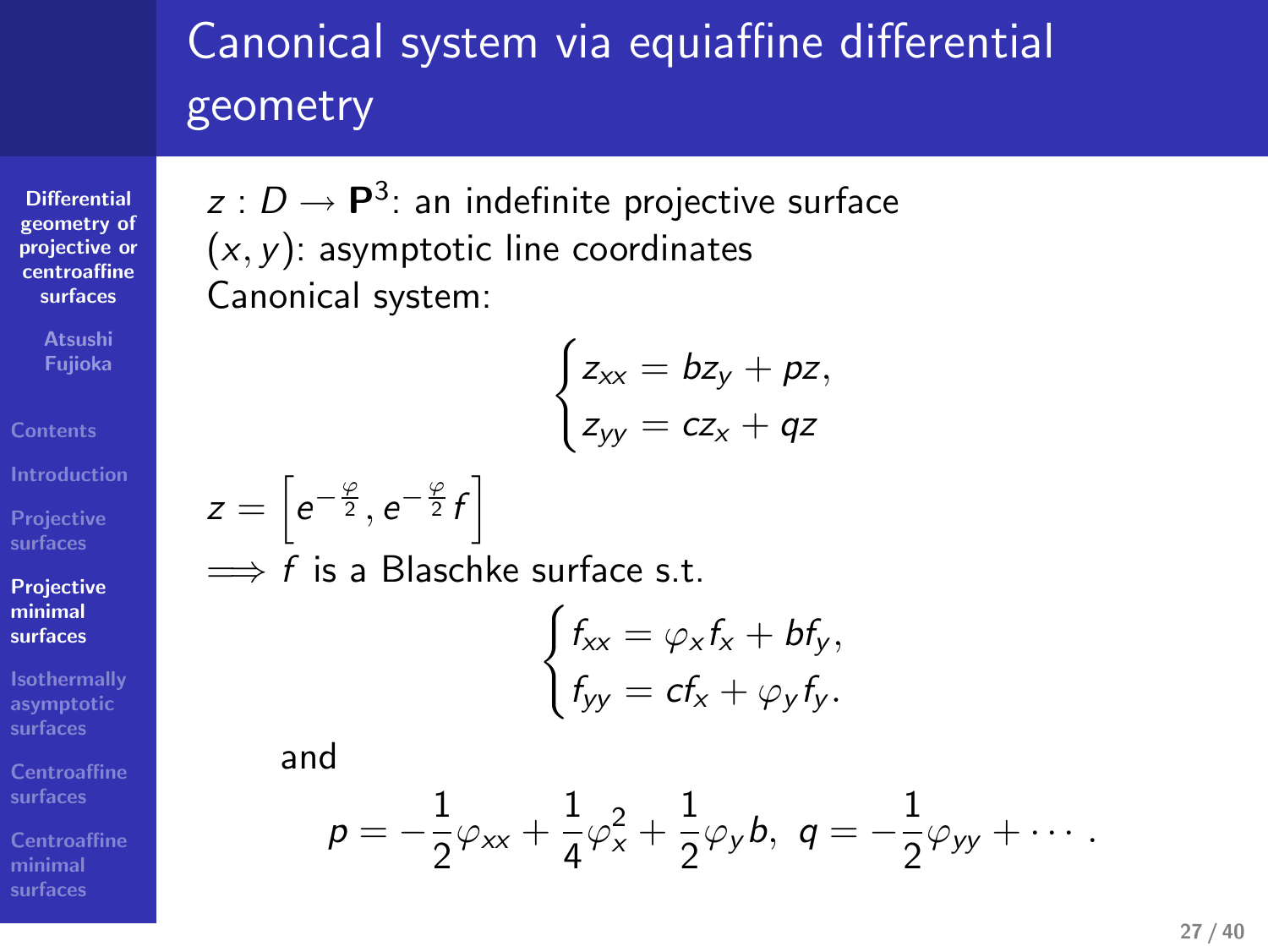## First variation formula First variation formula<br>
D. bounded<br>  $\Phi(x,y,t):=1$  puremeter family of indefinite Blackbe surform<br>  $\Phi(x,y,t)=f + t(x, t, \beta, \xi_1 + \gamma f_0) + (\gamma - 0)$ <br>  $\mu, \beta, \gamma: D \to \mathbf{R}, \alpha | \alpha_0 = \beta | \alpha_0 = \gamma | \alpha_0 = 0$ <br>
Proposition<br>
Proposition First variation formula<br>  $D_{\phi}(x, t) \ge 1$  positive is indicated in the first Elisable settles<br>  $\phi(x, t) \ge 1$  positive is indicated in the set of the set of  $\phi(x, t) = t + \frac{1}{2}(x^2 + 2(x^2 - 4x^2 - 4x^2 - 4x^2 - 4x^2 - 4x^2 - 4x^2 - 4x^$

s.t.

 $\Phi(x,y,t)$ : a 1-parameter family of indefinite Blaschke surfaces

 $\Phi(x, y, t) = f + t(\alpha f_x + \beta f_y + \gamma f_{xy}) + o(t) \quad (t \to 0)$ 

*α*, *β*, *γ* : *D* → **R**,  $α|∂*D* = β|∂*D* = γ|∂$ 

*D*

 $L = -b_y - 2p, M = -c_x - 2q.$ 

 $\{(bM_y + 2Mb_y + b_{yyy})\}$ 

 $+(cL_x + 2Lc_x + c_{xxx})\}\gamma$ *dxdy*,

 $\int\limits_{D}\frac{1}{8}\Vert C\Vert_{h}^{2}\theta=\mp\frac{1}{2}\int$ 

*D*: bounded

 $\left.\frac{d}{dt}\right|_{t=0}$   $\int$ 

**Differential geometry of projective or centroaffine surfaces**

**Contents**

**Introduction Projective surfaces**

**Projective minimal surfaces**

**Isothermally asymptotic surfaces Centroaffine surfaces**

 $\frac{d}{dt}\Big|_{t=0} \int_D \frac{1}{8} ||C||_h^2 \theta = \pm \frac{1}{2} \int_D \{ (bM_y + 2Mb_y + b_{yyy}) + (cL_x + 2Lc_x + c_{xxx}) \} \gamma dxdy,$ <br>where<br> $L = -b_y - 2p, M = -c_x - 2q.$ where

**minimal surfaces**

**28 / 40**

*D* = 0 .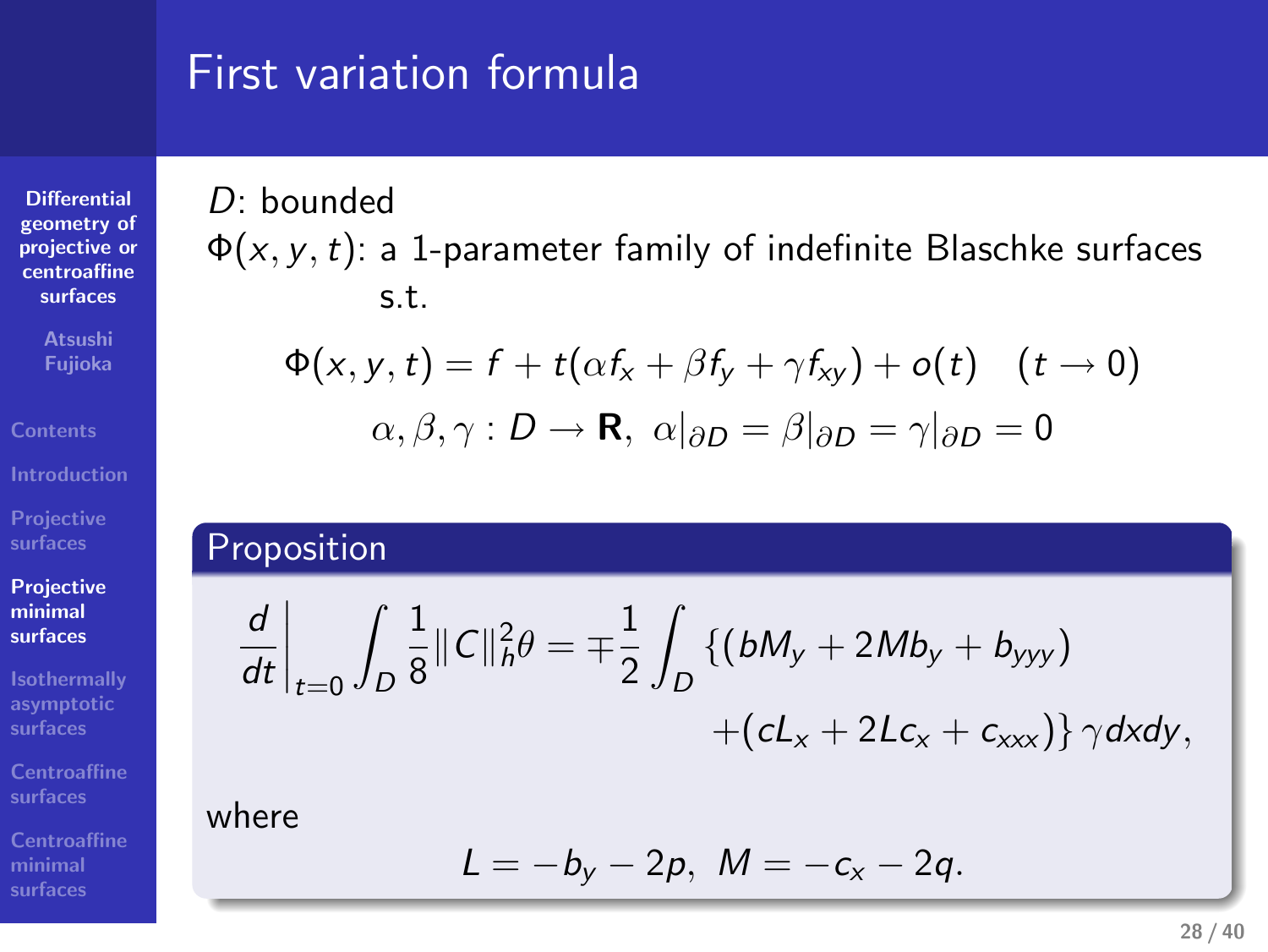## Affine spheres effine spheres<br>  $z = \left[\begin{array}{c} e \\ e \end{array}\right]$   $\left[\begin{array}{c} 0 & -p \\ 1 & m \end{array}\right]$  is minimization surface<br>  $z = \left[\begin{array}{c} 0 & -p \\ 1 & m \end{array}\right]$  is the distribution of  $f$  (from by calculate sphere)<br>  $\rightarrow \left(\begin{array}{c} \zeta_p \\ \zeta_p \end{array}\right) = \lambda \left(\begin{array}{c} \$

=*⇒* ( *ξx*

*ξy*

*ξ*: the Blaschke normal of *f*

A direct computation shows that

implies the projective minimality:

**Differential geometry of projective or centroaffine surfaces Atsushi Fujioka**

**Introduction Projective surfaces Projective minimal**

**Contents**

**surfaces Isothermally**

**surfaces**

**minimal surfaces**

Affine spheres:<br>  $z = [e^{-\frac{3}{2}}, e^{-\frac{3}{2}}t]$ .  $D = e^{2\frac{1}{2}}$  as including equation equation of the spheres of the spheres of the spheres of the spheres of the spheres of the spheres of the spheres of the spheres of the sphe Affine spheres are projective minimal, i.e., if *f* is an affine sphere, *z* is projective minimal.

*z* = [*e<sup>−</sup> <sup>ϕ</sup>*<sup>2</sup> *, e<sup>−</sup> <sup>ϕ</sup>*<sup>2</sup> *f* ] : *D →* **P** 3 : an indefinite projective surface

 $\left(\begin{array}{cc} f_{xy} + bf & b_y + \varphi_y b \\ c_x + \varphi_x c & \varphi_{xy} + bc \end{array}\right) \left(\begin{array}{c} f_x \\ f_y \end{array}\right)$ 

 $b_y + \varphi_y b = c_x + \varphi_x c = 0$ 

 $bM_y + 2Mb_y + b_{yyy} = cL_x + 2Lc_x + c_{xxx} = 0$ 

 $\lambda = \lambda \left( \begin{array}{cc} \varphi_{xy} + bc & b_y + \varphi_y b \\ c & d_y \end{array} \right)$ 

given by canonical system

*fy*  $\setminus$  *.* .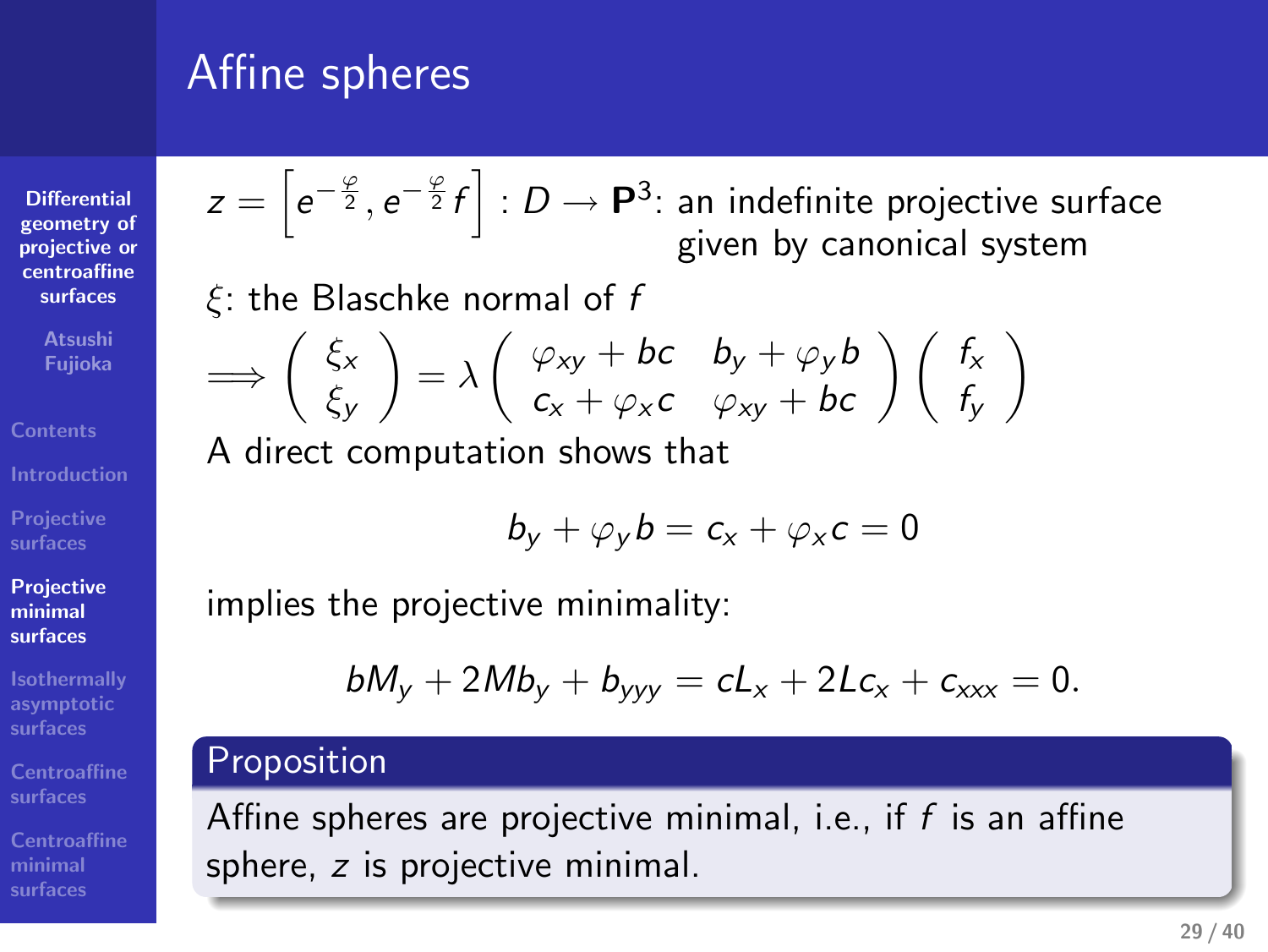### Demoulin surfaces and Godeaux-Rozet surfaces

**Differential geometry of projective or centroaffine surfaces**

**Fujioka Contents**

**Projective surfaces**

**Projective minimal surfaces**

**Isothermally asymptotic surfaces Centroaffine surfaces**

**minimal surfaces**

 $\frac{y}{b^2}$ .

Assume  $b, c \neq 0$ . By the transformation rule, we can define projective invariant

quadratic forms *Pdx* 2 *, Qdy* <sup>2</sup> by 12 12

Demoulin surfaces and Godeaux-Rozet surfaces

\nAssume 
$$
b, c \neq 0
$$
.

\nBy the transformation rule, we can define projective invariant quadratic forms  $Pab^2$ ,  $Qdy^2$  by

\n $P := p + \frac{1}{2}b_y - \frac{1}{2}\frac{c_w}{c} + \frac{1}{4}\frac{c^2}{c^2}$ ,  $Q := q + \frac{1}{2}c_v - \frac{1}{2}\frac{b_v}{b} + \frac{1}{4}\frac{b^2}{b^2}$ .

\nDemoulin surfaces:  $P = Q = 0$ 

\nGeabaw-Rozet surfaces:  $P = 0$  or  $Q = 0$ 

\nProposition

Demoulin surfaces:  $P = Q = 0$ Godeaux-Rozet surfaces: *P* = 0 or

### Demoulin surfaces and Codeaux-Rozet surfaces<br>
Aware Archives and Codeaux-Rozet surfaces<br>
By the transformation rate, we can estime provailine from the<br>
equal to transform  $Q^2$ ,  $Q^2 = \frac{1}{2}S_2 - \frac{1}{2}S_3 - \frac{1}{4}S_4^2$ .<br> {Affine spheres} ⊂ {Demoulin surfaces}<br>
⊂ {Godeaux-Rozet surfaces}<br>
⊂ {Projective minimal surfaces}<br>
<sup>30/40</sup> *⊂ {*Godeaux-Rozet surfaces *} ⊂ {*Projective minimal surfaces *}*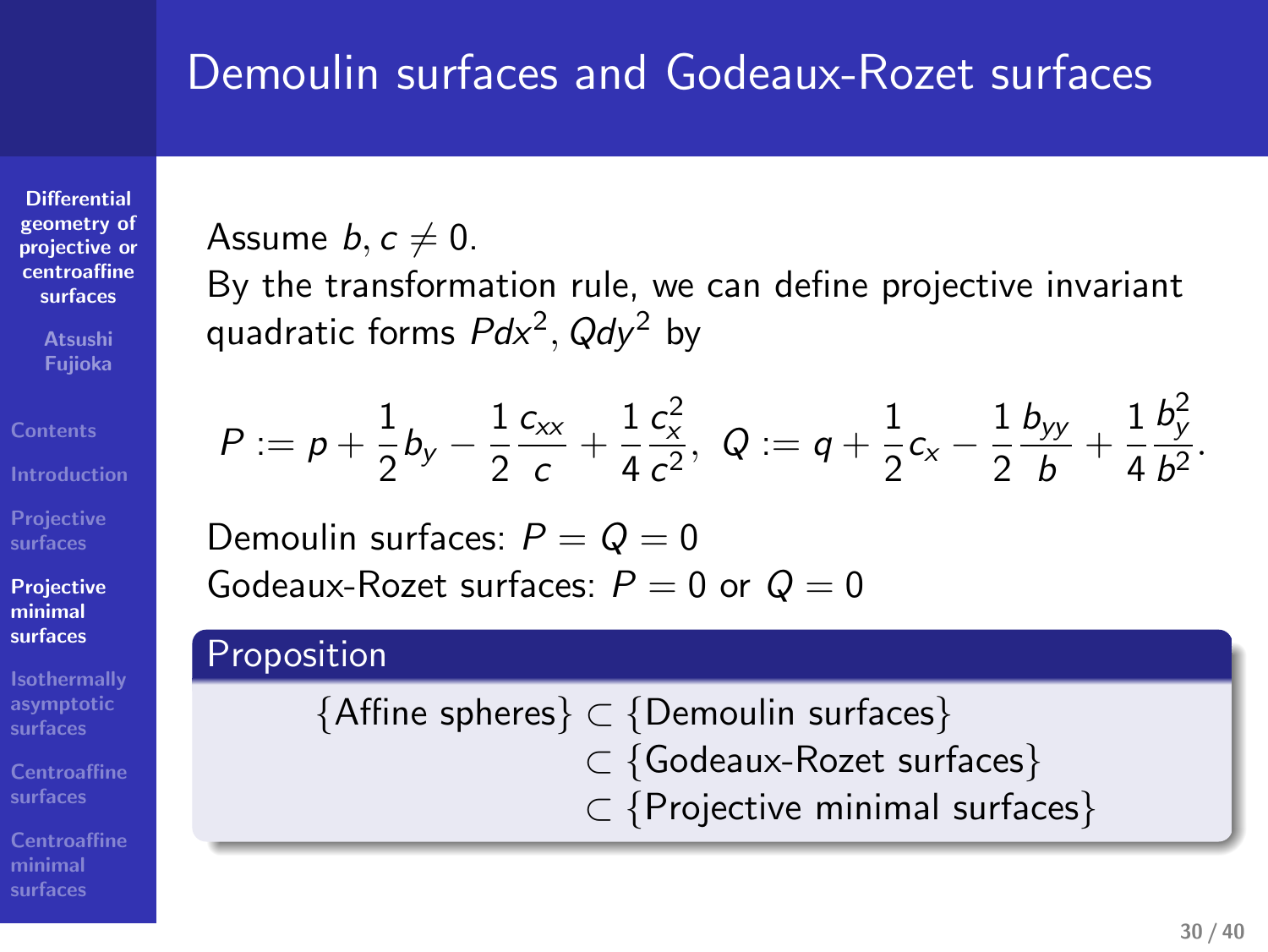### Definition of isothermally asymptotic surfaces

**Differential geometry of projective or centroaffine surfaces**

**Fujioka**

**Projective surfaces**

**minimal surfaces Isothermally asymptotic**

**surfaces surfaces**

**minimal surfaces**

 $z: D \to \mathsf{P}^3$ : an indefinite projective surface Assume  $b, c \neq 0$ .

**I**sothermally asymptotic surfaces:  $\left(\log \frac{b}{c}\right)$  $\setminus$ *xy*

*◦* Changing the coordinates, if necessary, the above condition is equivalent to  $b = c$ .

 $= 0$ 

- *◦* Affine spheres are isothermally asymptotic.
- *◦* The surface *z* defines 3 families of curves (3-web):
	- *·* asymptotic curves

*·* zero curves of the Darboux cubic form (Darboux's curves) For isothermally asymptotic surfaces, the above 3-web is hexagonal, i.e., locally diffeomorphic to 3 families of parallel lines.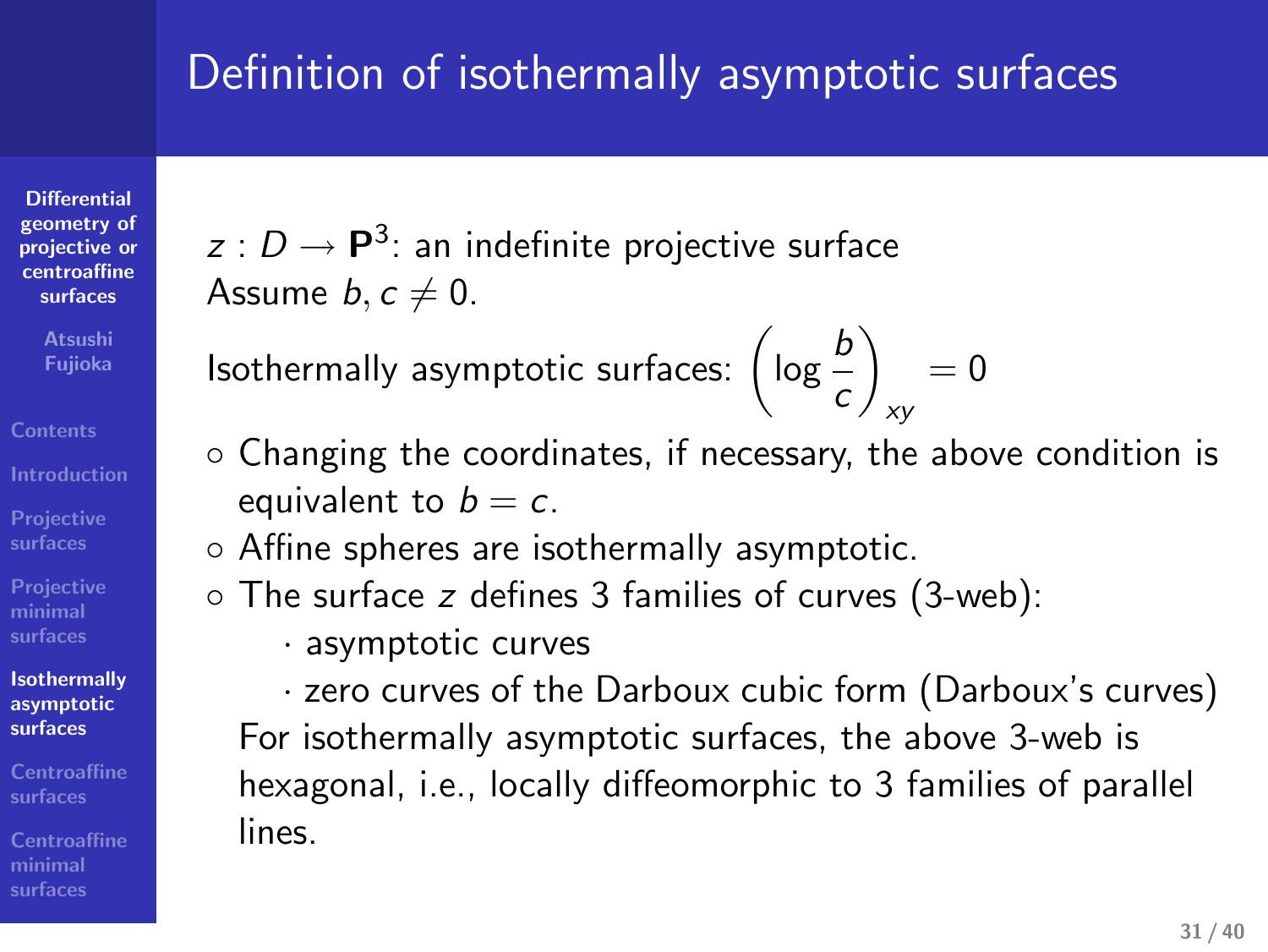### Web curvature

**Differential geometry of projective or centroaffine surfaces**

**Fujioka**

**Projective surfaces**

**Projective minimal surfaces**

**Isothermally asymptotic**

**surfaces Centroaffine surfaces**

**minimal surfaces**

Consider a 3-web given by 1-forms  $\omega_1, \omega_2, \omega_3$ . Each curve is a zero curve of one of  $\omega_i$ 's. Normalization:  $\omega_1 + \omega_2 + \omega_3 = 0$  $\Longrightarrow$   $\exists \gamma$ : a 1-form s.t.  $\begin{cases} d\omega_1 = \omega_1 \wedge \gamma, \\ d\omega_2 = \omega_2 \wedge \gamma, \\ d\omega_3 = \omega_3 \wedge \gamma \end{cases}$ (web structure equations) *γ*: the Chern connection form The web curvature *K* is defined by *.* . Velo curvature<br>
Consider a Seede given by Lefouria  $u_1, u_2, u_3, u_4$ .<br>
Ench wind is a zono anno after  $u^2_1, u^3_2, u^4_3$ .<br>
Ench wind is a zono anno after  $u^2_1, u^4_2, u^5$ .<br>  $\begin{cases}\nu_1 = u_1 \wedge v_1, \\
u_2 = u_2 \wedge v_2, \\
du_3 = u_3 \w$ With curvature<br>  $\frac{1}{2}$ <br>
Consider the development of the state of the state of the state of the state<br>
considerable consider the state of the state of the state<br>  $-\frac{1}{2}$  of the state of the state of the state<br>  $\begin{cases}\n$ 

$$
d\gamma = K\omega_1\wedge \omega_2.
$$

$$
H\n\nHexagonality  $\iff K = 0$
$$

 $\frac{1}{\sqrt{2}}$ **32 / 40**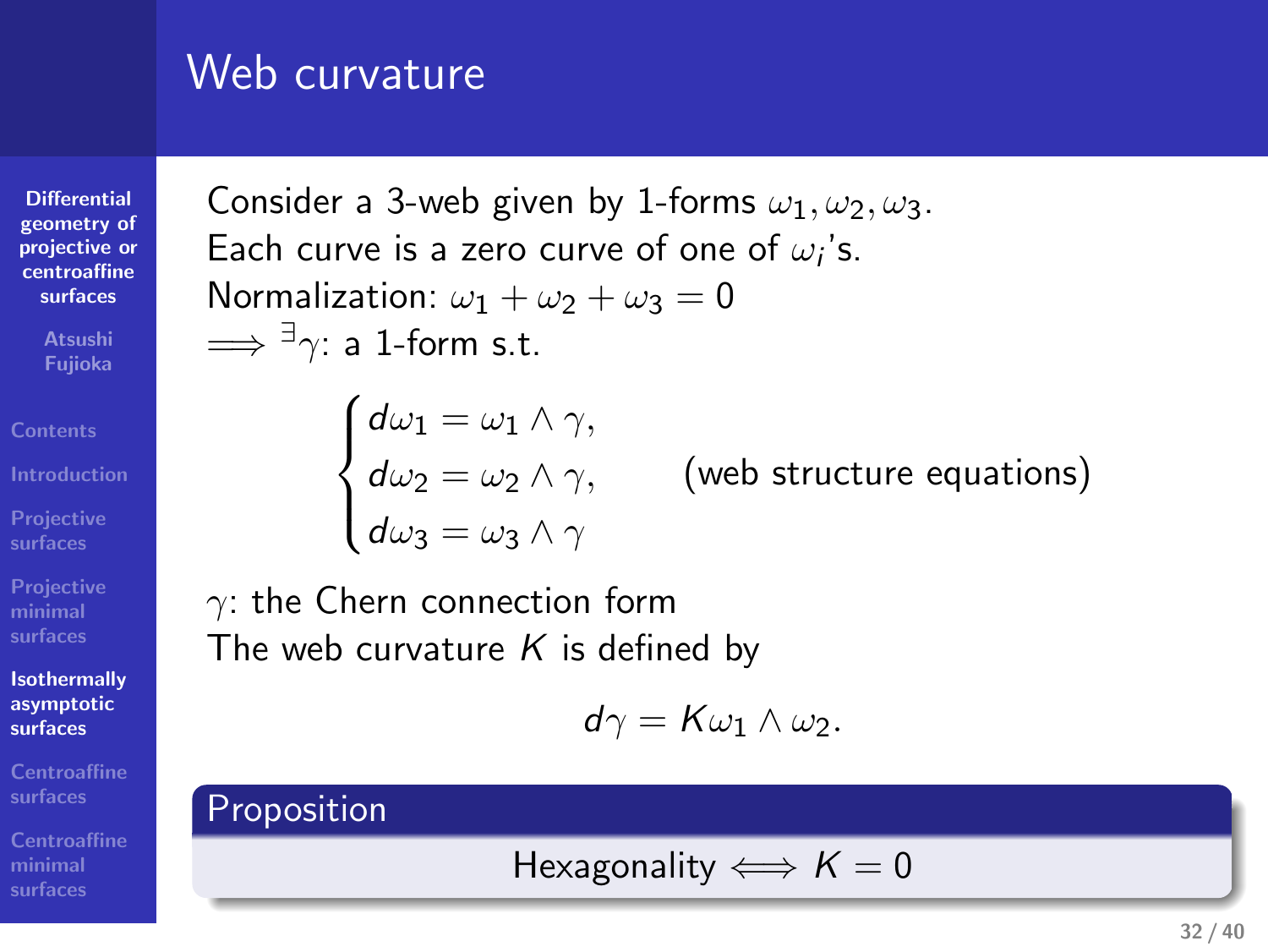### Proof of Proposition and the case of the 3-web for projective surfaces

 $\implies u_1 + u_2 + u_3$ : constant (hexagonality)

### **Differential geometry of projective or centroaffine surfaces**

Proof

 $\Rightarrow K=-\frac{1}{2}$ 

**Fujioka Contents**

**Projective surfaces Projective minimal surfaces**

**Isothermally asymptotic surfaces**

**minimal surfaces**

The above 3-web for the projective surface is given by

 $K = 0 \Longrightarrow \gamma = d \log f \quad ({^{\exists} f :$  locally)

 $\implies$   $d(f\omega_i) = 0$   $(i = 1, 2, 3)$ 

 $\implies$   $f\omega_i = du_i$  ( $^{\exists}u_i$ : locally)

. The contract of  $\mathcal{L}$  is the contract of  $\mathcal{L}$  is the contract of  $\mathcal{L}$ 

 $\setminus$ 

*xy*

 $\frac{1}{3}(bc)^{-\frac{1}{3}}\left(\log\frac{b}{c}\right)$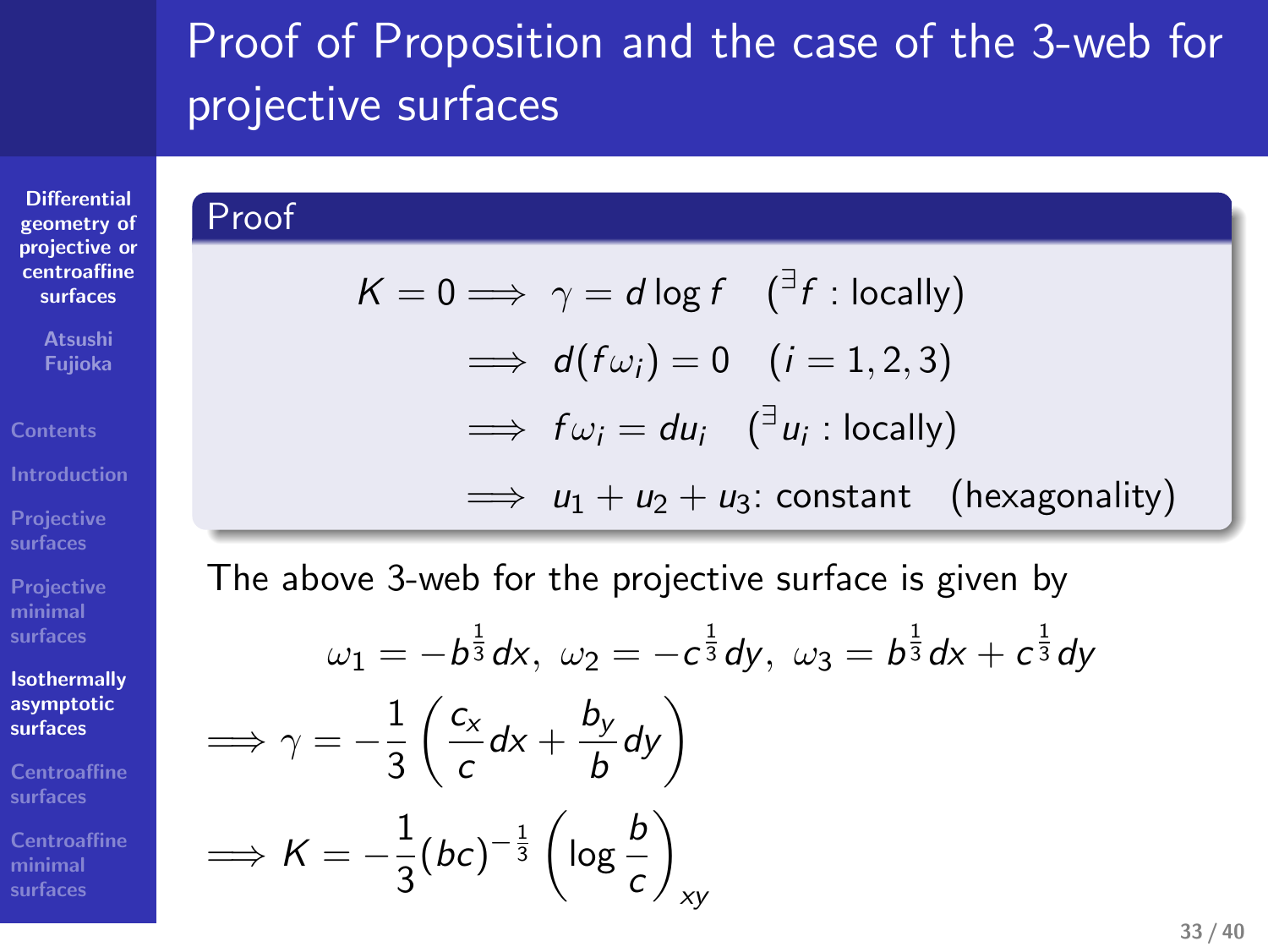### Definition of centroaffine surfaces

Centroaffine surfaces: affine surfaces with position vector as transversal vector field

Gauss formula:

**Differential geometry of projective or centroaffine surfaces**

**Fujioka**

**Projective surfaces**

**Projective minimal surfaces**

**Isothermally asymptotic surfaces Centroaffine surfaces**

**minimal surfaces**

$$
f_{x_i x_j} = \tilde{\Gamma}_{ij}^1 f_{x_1} + \tilde{\Gamma}_{ij}^2 f_{x_2} - \tilde{h}(\partial_{x_i}, \partial_{x_j}) f \quad (i, j = 1, 2)
$$

 $\tilde{h}$ : the centroaffine metric Consider indefinite case. (*x, y*): asymptotic line coordinates  $ψ := \tilde{h}(\partial_x, \partial_y)$ *K*: the Euclidean Gaussian curvature of *f d*: the signed distance from the origin to the tangent plane

(the Euclidean support function)

$$
\rho:=-\frac{1}{4}\log\left(-\frac{K}{d^4}\right)
$$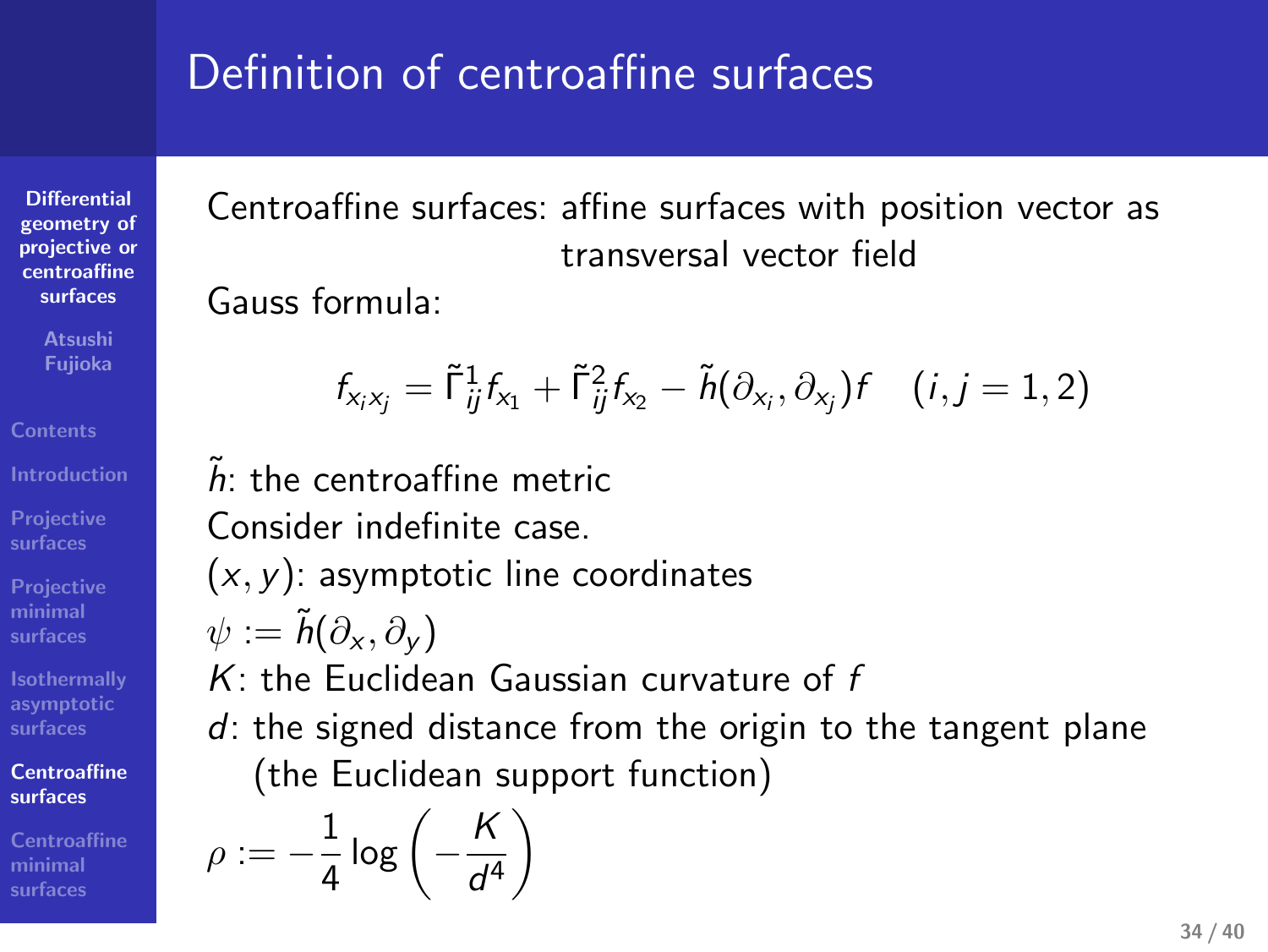# Gauss formula in asymptotic line coordinates . Gauss formula in asymptotic line coordinates<br>Causs formula

**Differential geometry of projective or centroaffine surfaces**

**Contents**

**Projective surfaces**

where

**Projective minimal surfaces**

**Isothermally asymptotic Centroaffine**

**surfaces**

**minimal surfaces**

### $\begin{cases}\nf_{\text{tx}} = \left(\frac{\psi_x}{\psi} + \rho_x\right) f_x + \frac{\alpha}{\psi} f_y, \\
f_{\text{ty}} = -\psi f + \rho_y f_x + \rho_x f_y, \\
f_{\text{yy}} = \left(\frac{\psi_y}{\psi} + \rho_y\right) f_y + \frac{\beta}{\psi} f_x, \\
\alpha = \psi \det \begin{pmatrix} f \\ f_x \\ f_{\text{tx}} \end{pmatrix} / \det \begin{pmatrix} f \\ f_x \\ f_y \end{pmatrix}, \\
\beta = \psi \det \begin{pmatrix} f \\ f_y \\ f_{\text{yy}} \end{pmatrix} / \det \begin{pmatrix} f \\ f_y \\ f_x \end{pmatrix}$ (8)  $\alpha = \psi \det \left( \begin{array}{c} f \\ f_x \end{array} \right)$ *fxx*  $\bigg)$ det  $\begin{pmatrix} f \\ f_x \\ f_y \end{pmatrix}$ *fy ,*  $\beta = \psi$  det  $\begin{pmatrix} f \\ f_y \end{pmatrix}$ *fyy*  $\bigg)$ det  $\begin{pmatrix} f \\ f_y \\ f_z \end{pmatrix}$ *fx .*

**35 / 40**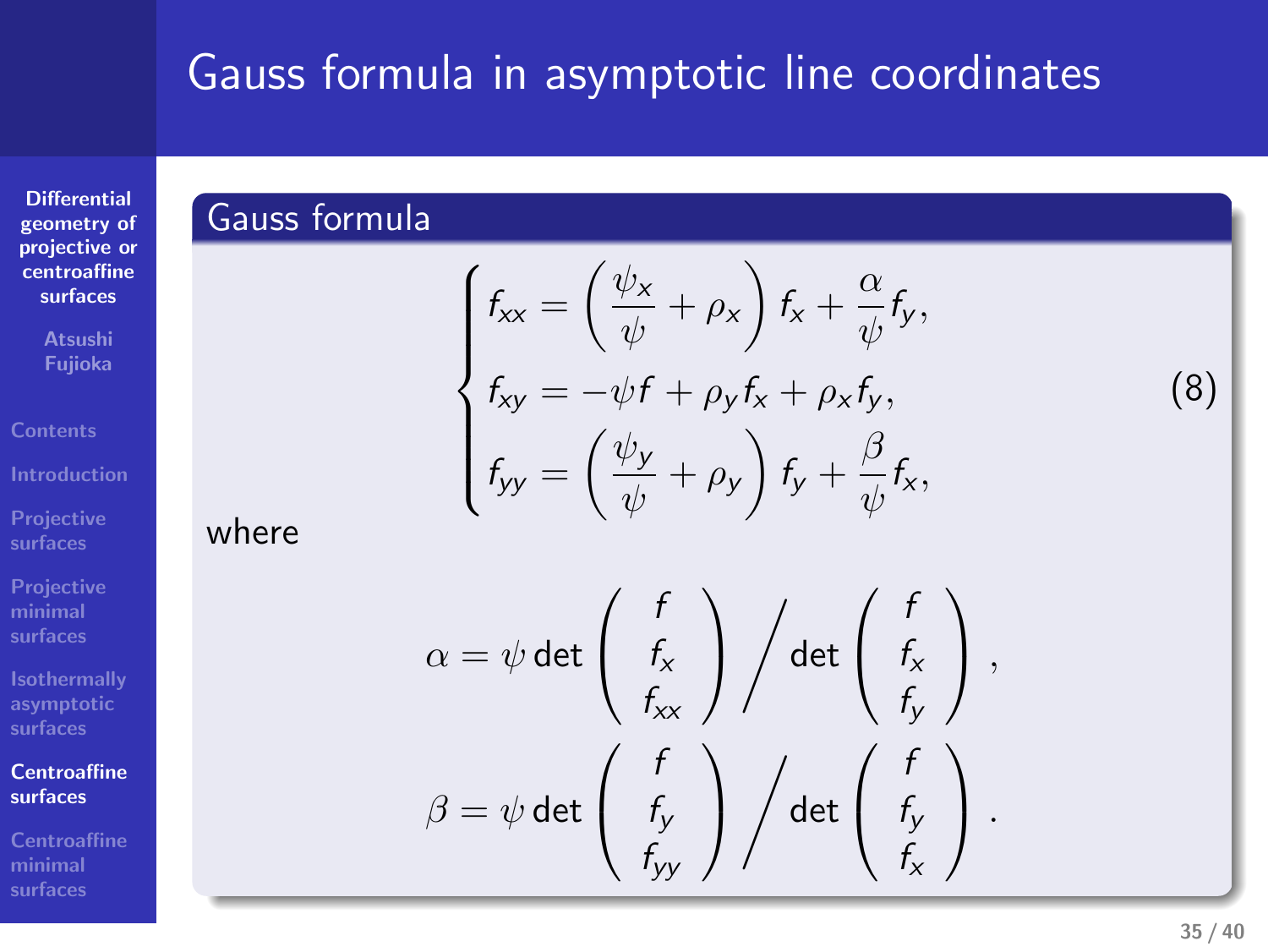# Integrability condition . Proposition . . .

**Differential geometry of projective or centroaffine surfaces**

**Atsushi Fujioka**

**Contents Projective surfaces**

**Projective minimal surfaces**

**Isothermally asymptotic surfaces**

**Centroaffine surfaces**

**minimal surfaces**

### written by

 $\left\{\begin{matrix} 0 \\ 0 \\ 0 \\ 0 \end{matrix}\right.$  $(\log |\psi|)_{xy} = -\psi - \frac{\alpha\beta}{\psi^2} + \rho_x\rho_y,$  $\alpha$ <sub>y</sub> +  $\rho_x \psi_x = \rho_{xx} \psi$ ,  $\beta_x + \rho_y \psi_y = \rho_{yy} \psi.$ 

The integrability condition for the Gauss formula (8) can be

 $(\beta_x + \rho_y \psi_y = \rho_{yy} \psi)$ .<br>
If  $\rho$  is constant and  $\alpha$ ,  $\beta \neq 0$ , changing the coordinates, if<br>
necessary, we obtain Tzitzéica equation:<br>  $(\log \psi)_{xy} = -\psi - \frac{1}{\psi^2}$ . If  $\rho$  is constant and  $\alpha, \beta \neq 0$ , changing the coordinates, if necessary, we obtain Tzitzéica equation:

$$
(\log \psi)_{xy} = -\psi - \frac{1}{\psi^2}.
$$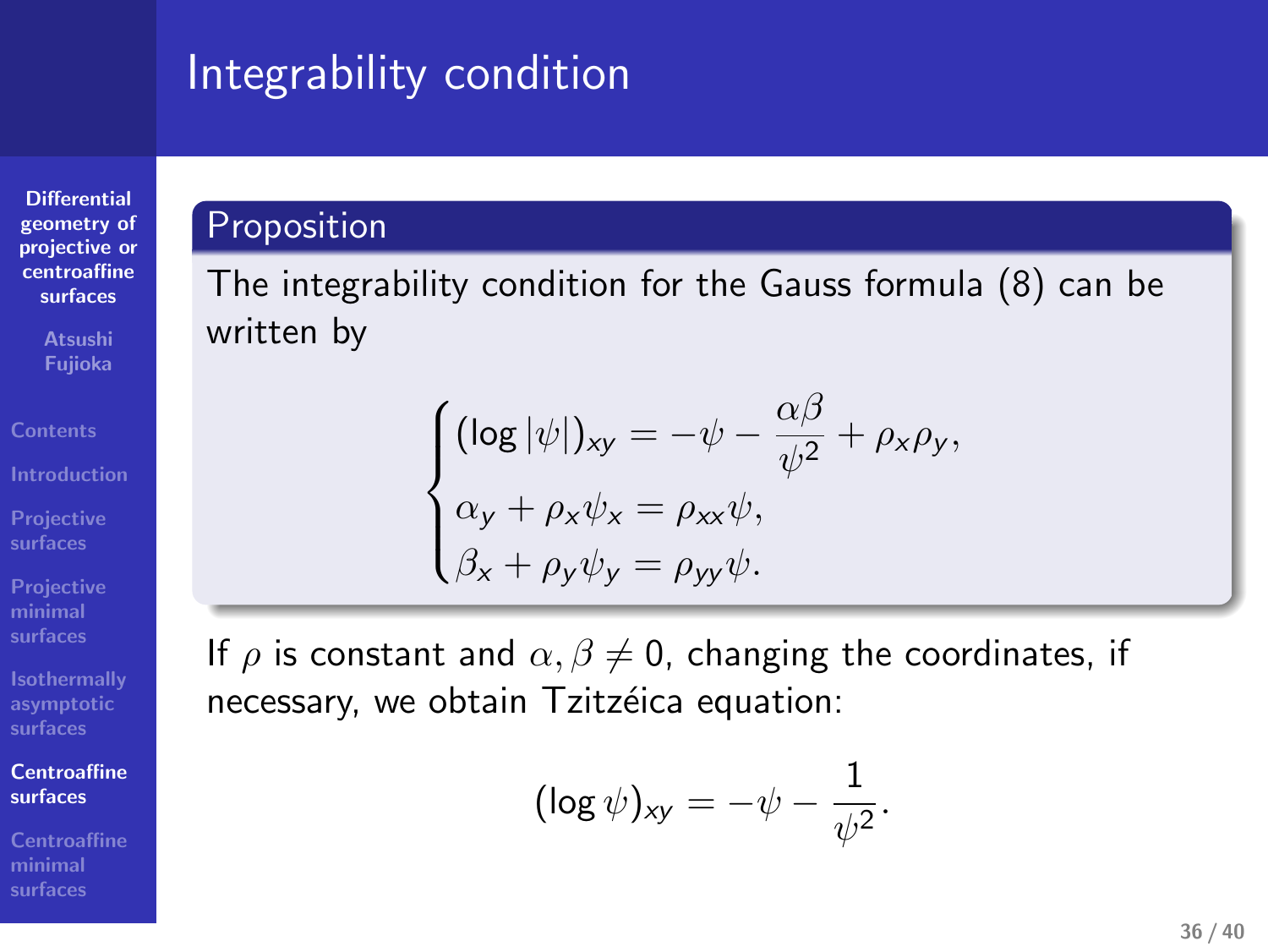### Definition of centroaffine minimal surfaces

**Differential geometry of projective or centroaffine surfaces Fujioka**

**Contents**

**Projective surfaces Projective minimal surfaces**

**Isothermally asymptotic surfaces**

**Centroaffine surfaces**

**Centroaffine**

**minimal surfaces**

**37 / 40**

Centroaffine minimal surfaces: Extremals for the area integral of the centroaffine metric  $f: D \to \mathbf{R}^3$ : an indefinite centroaffine surface  $(x, y)$ : asymptotic line coordinates  $\tilde{\nabla}$ : the induced connection  $\nabla^{\tilde{h}}$ : the Levi-Civita connection for the centroaffine metric  $\tilde{h}$ **Tring the Terms of Tring and Section 2.1 The Terms of the area integral of the transitional statements for the area integral of**  $\sigma$ **. He has best of the consistence restriction consistents and the transition consistent o**  $P_0$  in this control of the control of the minimal surfaces<br>Control for minimal surface is between the control of the execution is a set integral of<br> $P_0 \cap P_1$  is a minimal surface is the control for each of<br> $P_0$  is a m Definition of contraading minimal surfaces<br>  $\epsilon$ ,  $\epsilon$  denote the minimal surface for example of<br>  $\epsilon$ .  $\epsilon$ .  $\epsilon$ .  $\epsilon$ .  $\epsilon$  is a interferite contrading minimal surface<br>  $\epsilon$ .  $\epsilon$ .  $\epsilon$ .  $\epsilon$ .  $\epsilon$  is a interferite con

 $\tilde{\mathcal{C}}:=\tilde{\nabla}-\nabla^{\tilde{h}}$ : the difference tensor

 $\mathcal{T} := \frac{1}{2} \text{tr}_{\tilde h} \tilde{\mathcal{C}}$ : the Tchebychev vector field

*∇ h*˜

**here** *f* : centroaffine minimal  $\Leftrightarrow \rho_{xy} = 0$ <br> $\Leftrightarrow \text{tr } \nabla^{\tilde{h}} T = 0$ 

 $\Longleftrightarrow$  tr $\nabla^{\tilde{h}}T=0$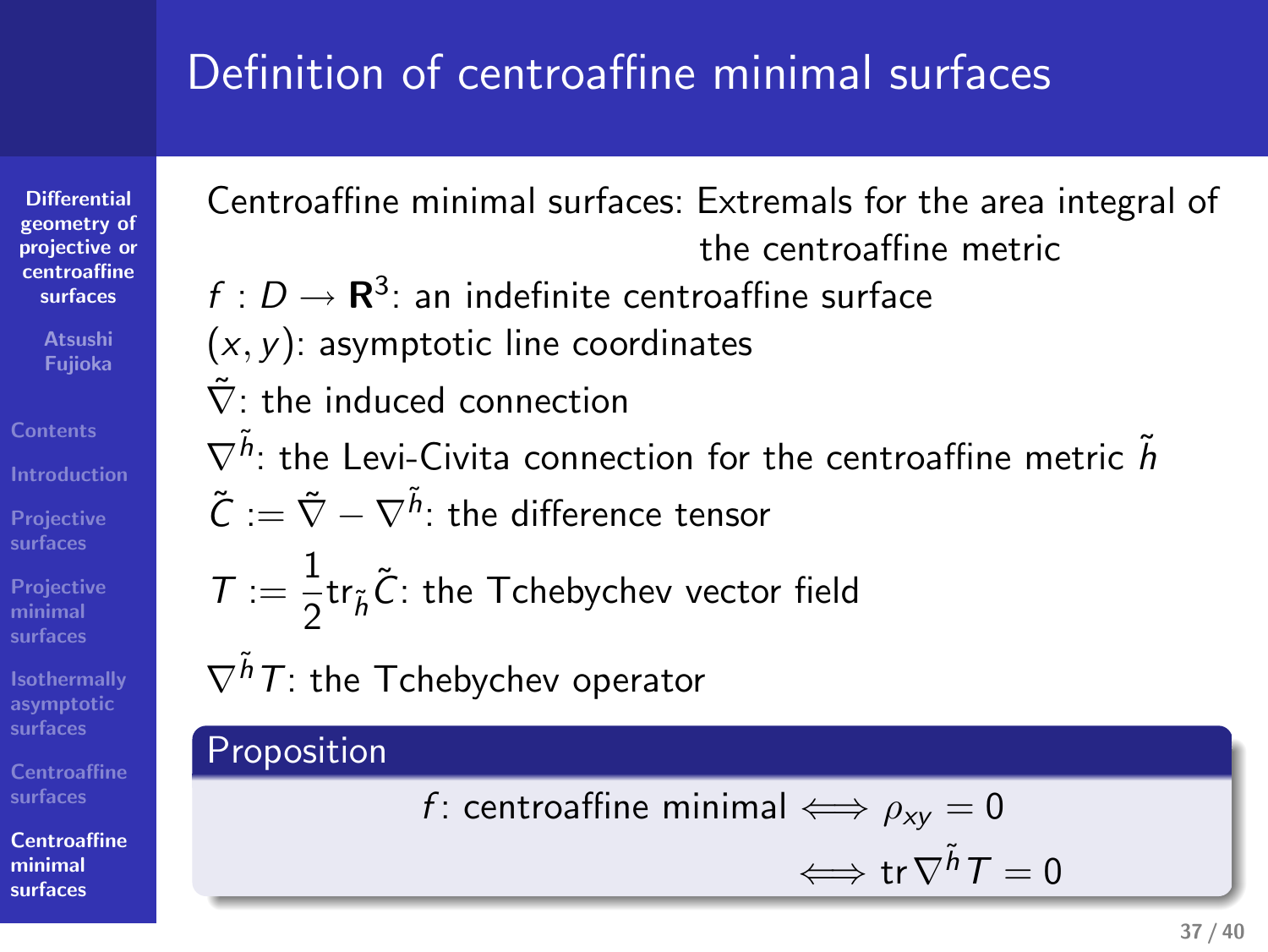### Fundamental examples

**Differential geometry of projective or centroaffine surfaces**

**Fujioka**

**Contents**

**Projective surfaces**

**Projective minimal surfaces**

**Isothermally asymptotic surfaces surfaces**

**Centroaffine minimal surfaces**

Proper affine spheres: Blaschke surfaces whose affine shape operator is a non-zero scalar operator

The center: The point where the Blaschke normals of proper affine spheres meet

### Proposition

- *f* : a proper affine sphere centered at the origin  $\iff \rho$ : constant *⇐⇒ T* = 0
- *◦* Ellipsoids, hyperboloids centered at the origin =*⇒ T* = 0
- *◦* Elliptic paraboloids removing the vertex which is the origin, hyperbolic paraboloids removing the saddle point which is  $\text{the origin}\Longrightarrow \mathcal{T}\neq 0,\ \nabla^{\tilde{h}}\mathcal{T}=0.$
- . . . . . minimal surfaces with  $\nabla^{\tilde{h}}T=0.$ *◦* In 1995, H. L. Liu and C. P. Wang classified centroaffine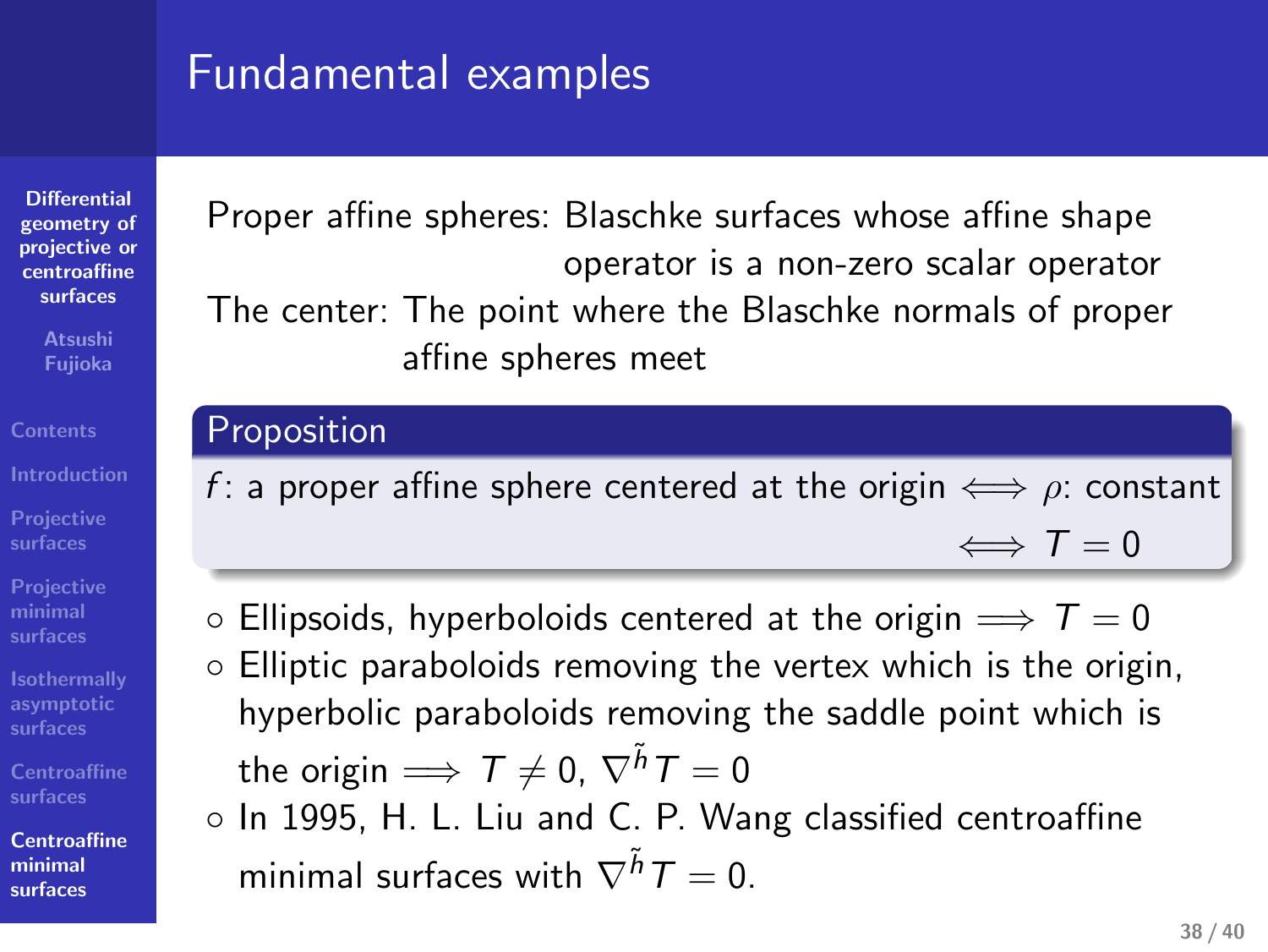### Examples with non-vanishing Tchebychev operator

*· T*: an eigenvector of *∇h*˜ *T* (cf. 2004 L. Vrancken) *·* Projective minimal and isothermally asymptotic

 $\setminus$ 

(2006 F)

**Differential geometry of projective or centroaffine surfaces**

 $\circ$   $f = \left(\frac{e^u}{e}\right)$ 

**Atsushi Fujioka**

**Contents Introduction**

**Projective surfaces Projective minimal**

**Isothermally**

**Centroaffine surfaces Centroaffine**

**minimal surfaces**

 $\frac{e^u}{u}$  sin *v*, 1 +  $\frac{1}{u}$ 

*·* The centroaffine curvature is 1. *· α* = *β*, *ρ*: linear w.r.t. *u, v*

*A*: an **R** 3 -valued function s.t. det  $\mathcal{L}$  $A''$ 

- *·* The centroaffine curvature is 1.
- *·* The Pick invariant vanishes.
- *· ∇h*˜ *T* is not diagonalizable.
- *·* Projective minimal

 $\frac{e^u}{u}$  cos *v*,  $\frac{e^u}{u}$